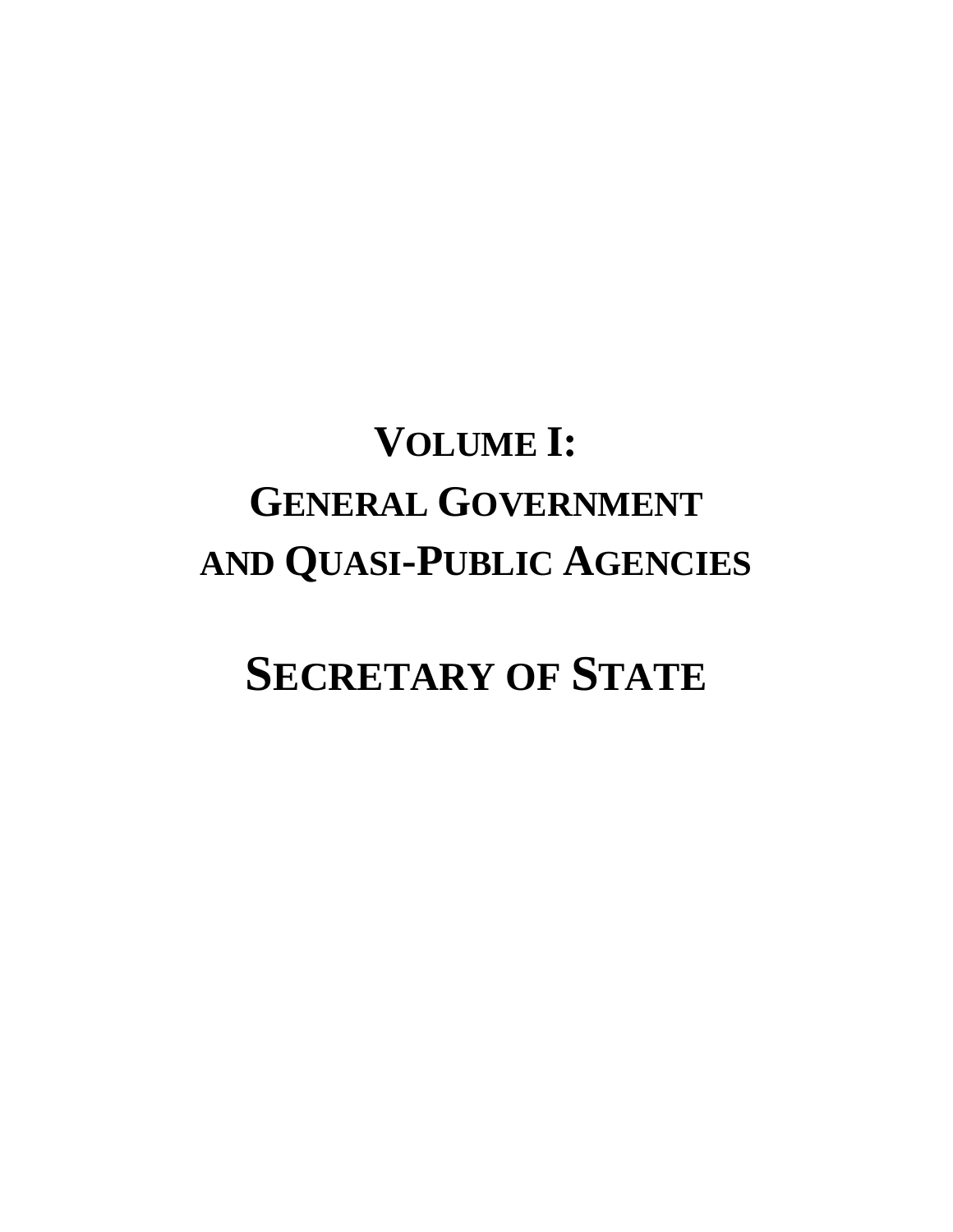### **Agency Summary**

### **SECRETARY OF STATE**

#### **Agency Mission**

The objective of the Office of the Secretary of State is to effectively administer all activities of the Office prescribed by the Rhode Island Constitution and state law: to engage and empower all Rhode Islanders by making government more accessible and transparent; encourage civic pride; enhance commerce; and ensure that elections are fair, fast, and accurate.

#### **Agency Description**

The Secretary of State was established under the Rhode Island Constitution as one of the five general offices subject to voter election. As the custodian of state records, the Department plays a vital role in providing the public with basic information about the workings of state government. The Department consists of six programs and one internal service program.

#### **Statutory History**

Article IV of the Rhode Island State Constitution and R.I. General Laws § 42-8 establishes the Secretary of State and address areas concerning elections, legislative records, archives, and distribution and exchange of documents. RIGL § 17-14, § 17-15 and § 17-22 also refer to elections. RIGL § 29 establishes the State Library and the Legislative Reference Bureau.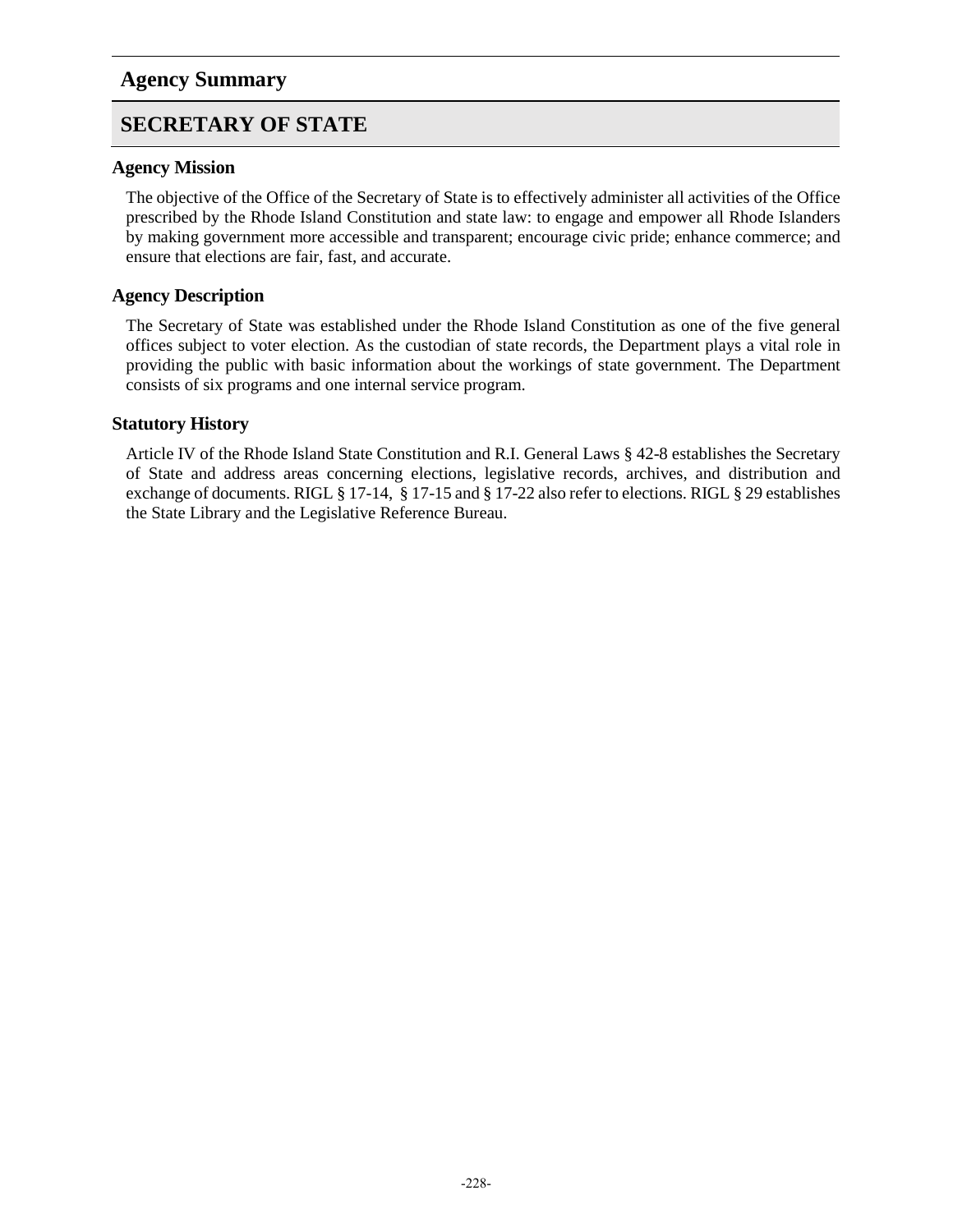### **Secretary Of State**

|                                        | 2019 Actuals  | 2020 Actuals | 2021 Enacted<br><b>Budget</b> | 2021 Revised<br><b>Budget</b> | 2022<br>Recommended |
|----------------------------------------|---------------|--------------|-------------------------------|-------------------------------|---------------------|
| <b>Expenditures by Program</b>         |               |              |                               |                               |                     |
| Administration                         | 3,315,966     | 3,435,395    | 4,013,532                     | 4,024,048                     | 3,605,403           |
| Corporations                           | 2,329,265     | 2,463,789    | 2,470,702                     | 2,477,245                     | 2,539,285           |
| <b>State Archives</b>                  | 543,388       | 602,343      | 702,913                       | 704,126                       | 691,102             |
| <b>Elections and Civics</b>            | 3,761,159     | 4,661,964    | 6,683,723                     | 6,685,377                     | 3,877,371           |
| State Library                          | 725,537       | 712,734      | 716,227                       | 717,998                       | 768,685             |
| <b>Internal Service Programs</b>       | 833,913       | 794,754      | 1,086,670                     | 1,088,490                     | 1,060,059           |
| Office of Public Information           | 455,840       | 362,700      | 511,575                       | 512,560                       | 446,918             |
| <b>Total Expenditures</b>              | 11,965,068    | 13,033,679   | 16,185,342                    | 16,209,844                    | 12,988,823          |
| <b>Internal Services</b>               | [833, 913.19] | [794, 754]   | [1,086,670]                   | [1,088,490]                   | [1,060,059]         |
| <b>Expenditures by Object</b>          |               |              |                               |                               |                     |
| Salary And Benefits                    | 6,489,920     | 7,010,216    | 7,324,673                     | 7,349,175                     | 7,367,169           |
| <b>Contract Professional Services</b>  | 579,713       | 968,410      | 473,504                       | 473,504                       | 1,199,291           |
| Operating Supplies And Expenses        | 3,527,175     | 3,906,834    | 8,029,665                     | 8,029,665                     | 3,921,913           |
| <b>Assistance And Grants</b>           | 149,465       | 223,929      | 163,000                       | 163,000                       | 243,000             |
| <b>Subtotal: Operating</b>             | 10,746,273    | 12,109,389   | 15,990,842                    | 16,015,344                    | 12,731,373          |
| Capital Purchases And Equipment        | 576,226       | 296,722      | 154,500                       | 154,500                       | 217,450             |
| Debt Service (fixed Charges)           | 627,569       | 627,568      | $\mathbf{0}$                  | $\mathbf{0}$                  | $\theta$            |
| <b>Operating Transfers</b>             | 15,000        | $\mathbf{0}$ | 40,000                        | 40,000                        | 40,000              |
| <b>Subtotal: Other</b>                 | 1,218,795     | 924,290      | 194,500                       | 194,500                       | 257,450             |
| <b>Total Expenditures</b>              | 11,965,068    | 13,033,679   | 16,185,342                    | 16,209,844                    | 12,988,823          |
| <b>Expenditures by Source of Funds</b> |               |              |                               |                               |                     |
| General Revenue                        | 9,796,151     | 9,305,239    | 12,289,333                    | 12,310,802                    | 9,561,067           |
| Federal Funds                          | 885,017       | 2,458,169    | 2,266,929                     | 2,266,929                     | 1,810,000           |
| <b>Restricted Receipts</b>             | 449,987       | 475,518      | 542,410                       | 543,623                       | 557,697             |
| Other Funds                            | 833,913       | 794,754      | 1,086,670                     | 1,088,490                     | 1,060,059           |
| <b>Total Expenditures</b>              | 11,965,068    | 13,033,679   | 16,185,342                    | 16,209,844                    | 12,988,823          |
| <b>FTE Authorization</b>               | 59.0          | 59.0         | 59.0                          | 59.0                          | 59.0                |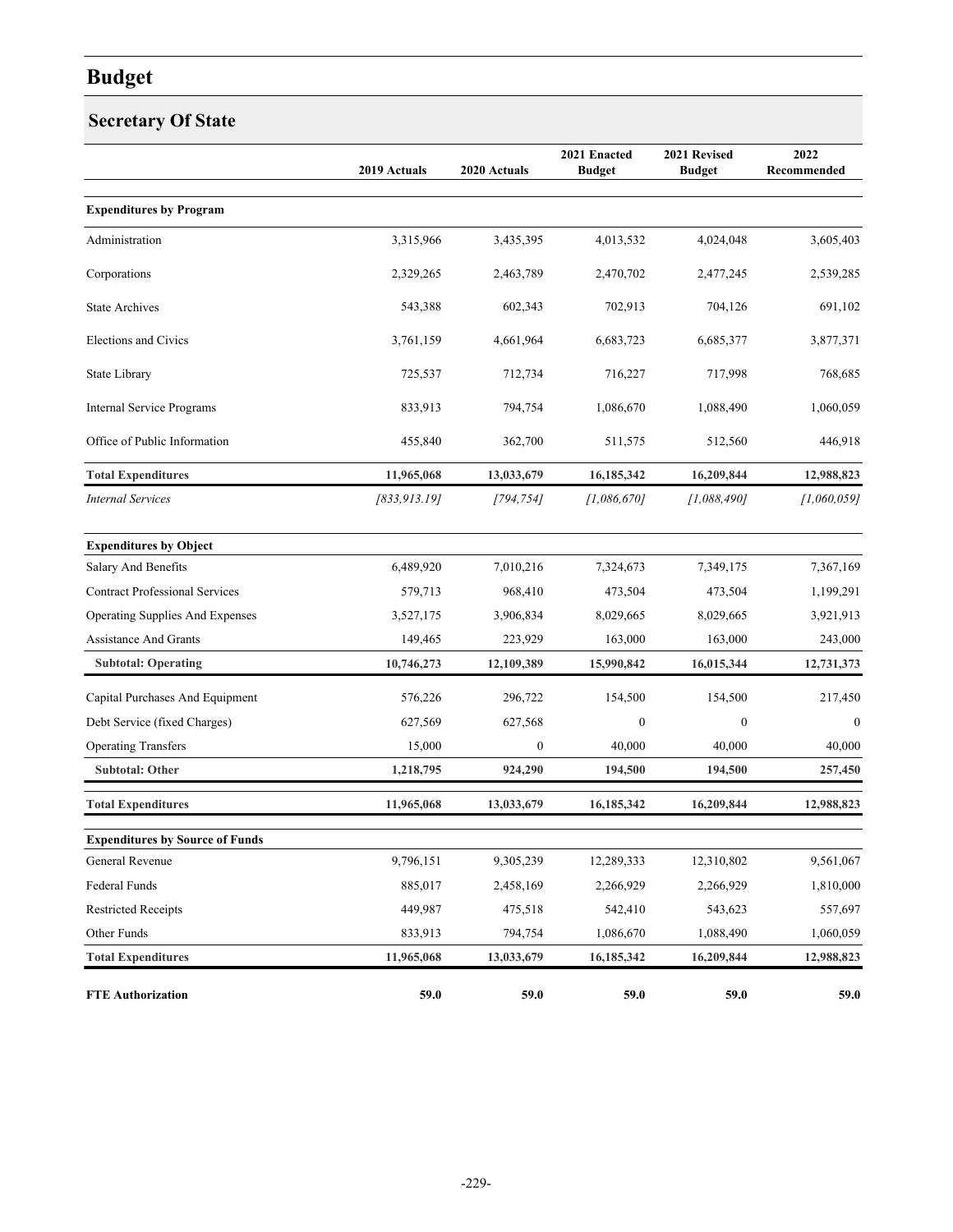# **Personnel Agency Summary**

# **Secretary Of State**

|                                        |            | FY 2021          |            | FY 2022          |  |
|----------------------------------------|------------|------------------|------------|------------------|--|
|                                        | <b>FTE</b> | Cost             | <b>FTE</b> | Cost             |  |
| Unclassified                           |            |                  | 59.0       | 4,494,469        |  |
| Subtotal                               | 59.0       | 5,113,803        | 59.0       | 4,494,469        |  |
| Seasonal/Special Salaries/Wages        |            | 36,000           |            | $\theta$         |  |
| Turnover                               |            | (815, 131)       |            | (28, 459)        |  |
| <b>Total Salaries</b>                  |            | 4,334,672        |            | 4,466,010        |  |
| <b>Benefits</b>                        |            |                  |            |                  |  |
| <b>FICA</b>                            |            | 346,063          |            | 347,543          |  |
| Health Benefits                        |            | 963,535          |            | 740,229          |  |
| Payroll Accrual                        |            | 25,095           |            | 26,403           |  |
| Retiree Health                         |            | 249,811          |            | 235,811          |  |
| Retirement                             |            | 1,235,704        |            | 1,374,768        |  |
| Subtotal                               |            | 2,820,208        |            | 2,724,754        |  |
| <b>Total Salaries and Benefits</b>     |            | 7,154,880        | 59.0       | 7,190,764        |  |
| <b>Cost Per FTE Position</b>           |            |                  |            | 121,877          |  |
| Statewide Benefit Assessment           |            | 194,295          |            | 176,405          |  |
| <b>Payroll Costs</b>                   |            | 7,349,175        | 59.0       | 7,367,169        |  |
| <b>Purchased Services</b>              |            |                  |            |                  |  |
| Buildings and Ground Maintenance       |            | 500              |            | $\boldsymbol{0}$ |  |
| Clerical and Temporary Services        |            | 28,000           |            | $\mathbf{0}$     |  |
| <b>Information Technology</b>          |            | 133,488          |            | 1,001,376        |  |
| Legal Services                         |            | 120,000          |            | 117,500          |  |
| Other Contracts                        |            | 191,516          |            | 80,415           |  |
| Subtotal                               |            | 473,504          |            | 1,199,291        |  |
| <b>Total Personnel</b>                 |            | 7,822,679        | 59.0       | 8,566,460        |  |
| <b>Distribution by Source of Funds</b> |            |                  |            |                  |  |
| General Revenue                        |            | 6,919,345        | 53.0       | 6,805,491        |  |
| Federal Funds                          |            | $\boldsymbol{0}$ | 0.0        | 900,000          |  |
| <b>Restricted Receipts</b>             |            | 362,670          | 3.0        | 337,385          |  |
| Other Funds                            |            | 540,664          | 3.0        | 523,584          |  |
| <b>Total All Funds</b>                 |            | 7,822,679        | 59.0       | 8,566,460        |  |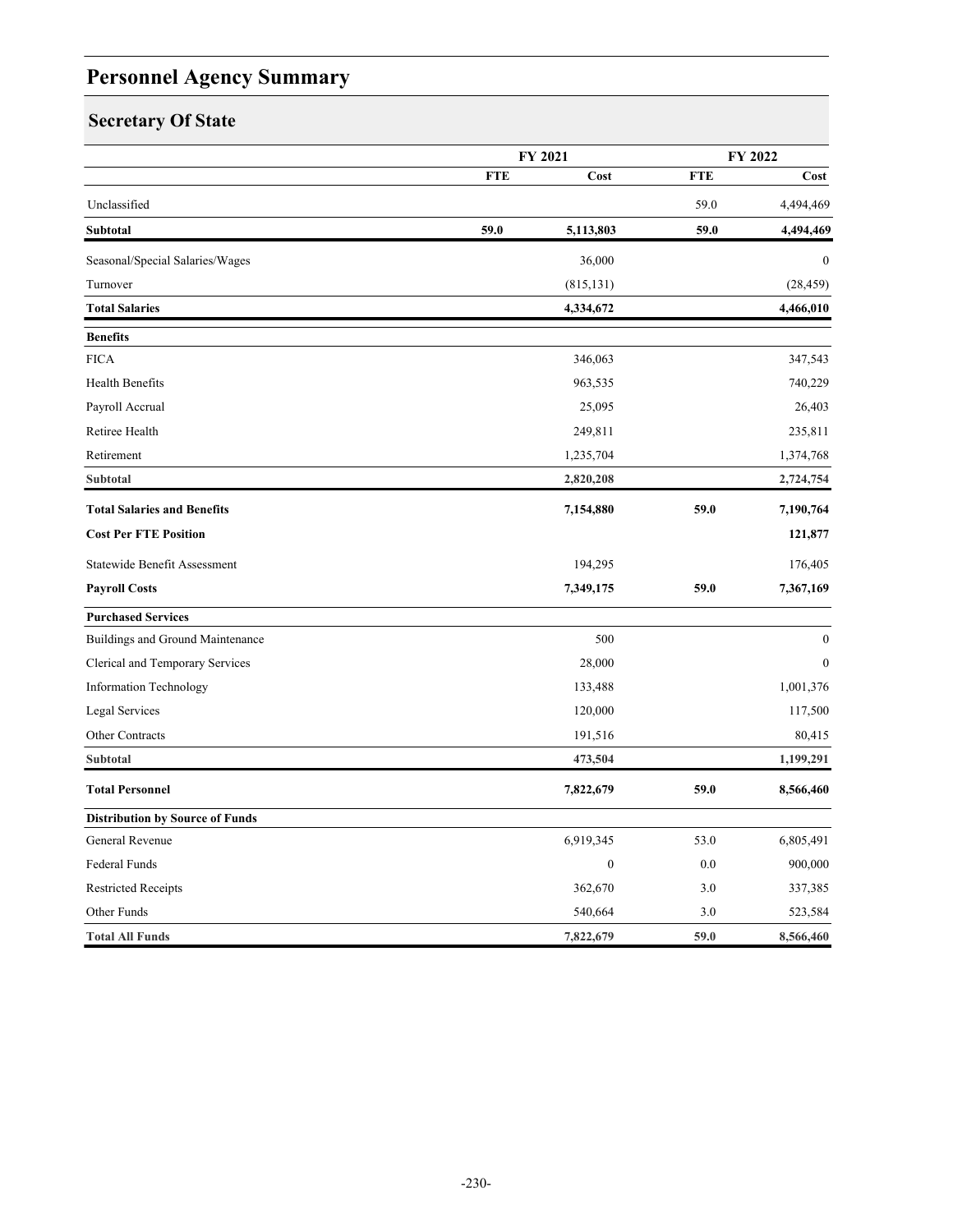#### **Administration**

#### **Mission**

The Administration program provides support for the efficient and secure operation of the Office of the Secretary of State.

#### **Description**

The Administration Program supports the Department of State in six areas. Personnel maintains personnel records and provides administrative support for payroll and personnel matters. Fiscal Management monitors accounts payable and accounts receivable for the department and prepares the budget. Egovernment and Information Technology develops and implements model e-government solutions to collect and distribute information to the public and provides support for the department's computer systems. Constituent Affairs collects and distributes information to the public and coordinates responses to inquiries from the public. Communications details the programs and services offered to Rhode Islanders and serves as the liaison with the media. Policy and Legislative Affairs researches, plans, and develops innovative policy initiatives that serve as models for the country and develops legislation that moves those policy initiatives forward.

#### **Statutory History**

The Office of the Secretary of State was established by Article IX of the Constitution of Rhode Island as one of the five general offices subject to voter election. R.I. General Laws § 42-8 further prescribes the duties of the Secretary and Department.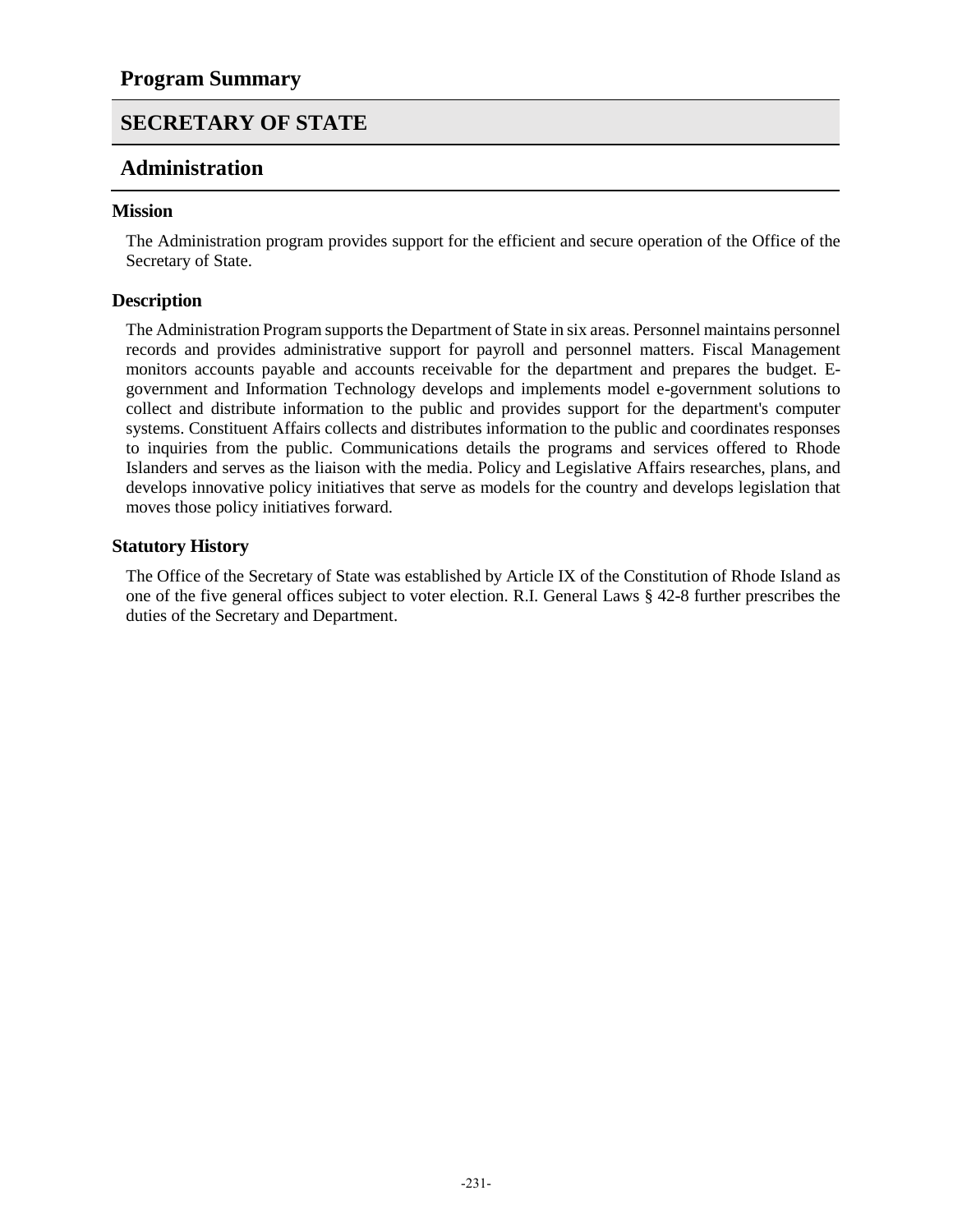# **Agency: Secretary Of State**

### **Administration**

| <b>Expenditures by Sub Program</b>     | 2019 Actuals | 2020 Actuals | 2021 Enacted<br><b>Budget</b> | 2021 Revised<br><b>Budget</b> | 2022<br>Recommended |
|----------------------------------------|--------------|--------------|-------------------------------|-------------------------------|---------------------|
| Administration                         | 1,558,213    | 1,907,979    | 1,740,082                     | 1,745,517                     | 1,982,928           |
| <b>Information Technology</b>          | 1,326,551    | 1,040,133    | 1,902,068                     | 1,905,863                     | 1,211,590           |
| Personnel and Finance                  | 431,202      | 487,283      | 371,382                       | 372,668                       | 410,885             |
| <b>Total Expenditures</b>              | 3,315,966    | 3,435,395    | 4,013,532                     | 4,024,048                     | 3,605,403           |
| <b>Expenditures by Object</b>          |              |              |                               |                               |                     |
| Salary and Benefits                    | 2,450,472    | 2,934,004    | 3,072,246                     | 3,082,762                     | 2,923,797           |
| <b>Contract Professional Services</b>  | 234,844      | 3,358        | 63,627                        | 63,627                        | 35,715              |
| <b>Operating Supplies and Expenses</b> | 620,162      | 517,100      | 825,659                       | 825,659                       | 638,441             |
| <b>Subtotal: Operating</b>             | 3,305,479    | 3,454,462    | 3,961,532                     | 3,972,048                     | 3,597,953           |
| Capital Purchases And Equipment        | 10,487       | (19,067)     | 52,000                        | 52,000                        | 7,450               |
| <b>Subtotal: Other</b>                 | 10,487       | (19,067)     | 52,000                        | 52,000                        | 7,450               |
| <b>Total Expenditures</b>              | 3,315,966    | 3,435,395    | 4,013,532                     | 4,024,048                     | 3,605,403           |
| <b>Expenditures by Source of Funds</b> |              |              |                               |                               |                     |
| General Revenue                        | 3,315,966    | 3,435,395    | 4,013,532                     | 4,024,048                     | 3,605,403           |
| <b>Total Expenditures</b>              | 3,315,966    | 3,435,395    | 4,013,532                     | 4,024,048                     | 3,605,403           |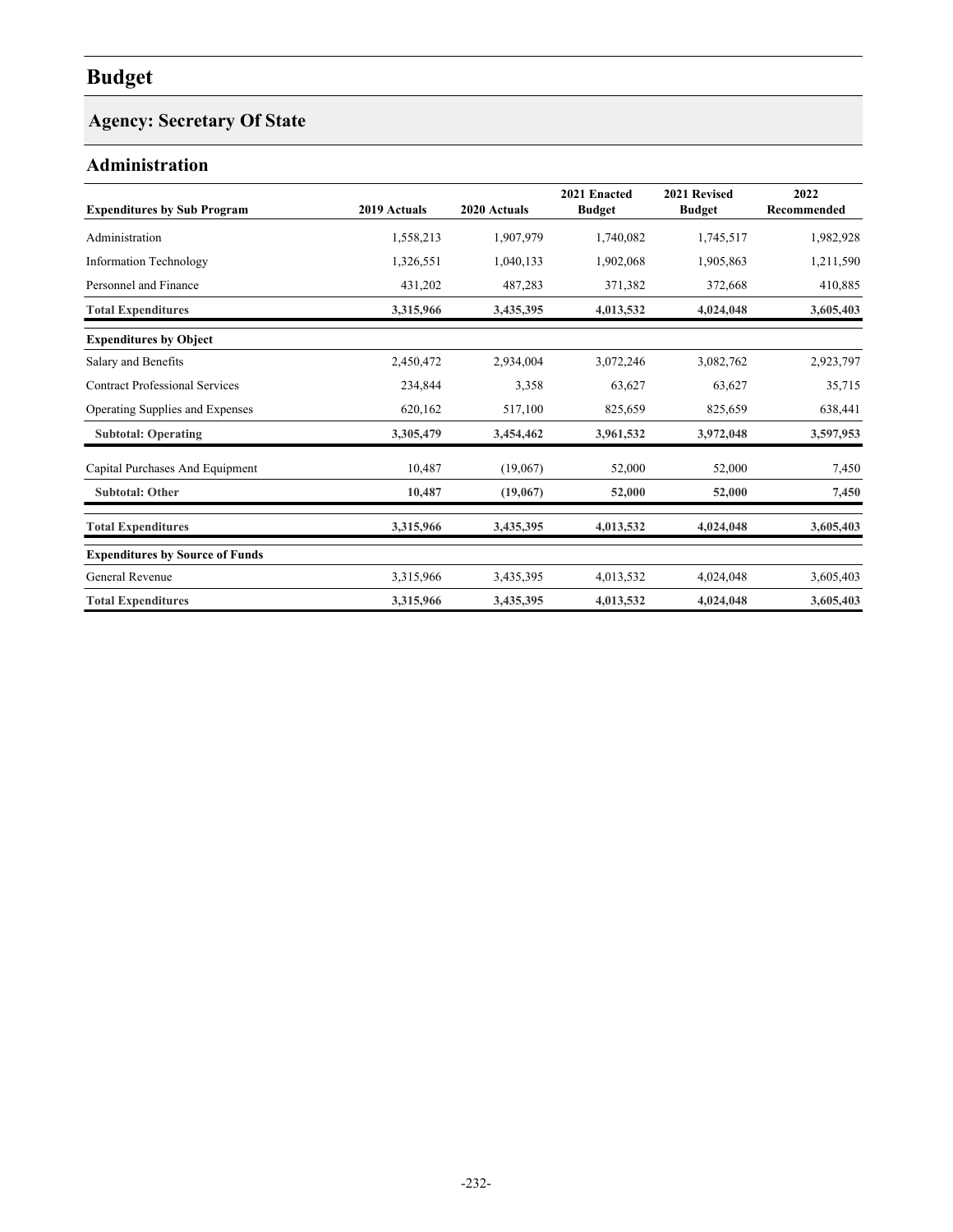# **Agency: Secretary Of State**

### **Administration**

|                                                              |        |            | FY 2022   |
|--------------------------------------------------------------|--------|------------|-----------|
|                                                              |        | <b>FTE</b> | Cost      |
| Unclassified                                                 |        |            |           |
| ADMINISTRATIVE ASSISTANT                                     | 05325A | 2.0        | 141,674   |
| ASSISTANT TO THE SECRETARY (SOS)                             | 08630A | 1.0        | 78,248    |
| COMMUNICATIONS DIRECTOR/SR ADVISOR (SOS)                     | 08646A | 1.0        | 147,009   |
| COMMUNITY RELATIONS COORD (SOS)                              | 08622A | 1.0        | 56,046    |
| <b>DATA ANALYST</b>                                          | 08635A | 1.0        | 93,409    |
| DEPUTY SECRETARY OF STATE/CHIEF OF STAFF (SOS)               | 08646A | 1.0        | 147,009   |
| DEPUTY SECRETARY OF STATE/DIR OF ADMINISTRATION (SOS)        | 08646A | 1.0        | 147,009   |
| DIRECTOR OF FINANCE & PERSONNEL (SOS)                        | 08638A | 1.0        | 105,920   |
| DIRECTOR OF STATE AND FEDERAL LEGISLATURE AFFAIRS AND POLICY | 08639A | 1.0        | 111,056   |
| INFORMATION SECURITY ARCHITECT (SOS)                         | 08640A | 1.0        | 116,190   |
| IT DIRECTOR (SEC OF STATE)                                   | 08642A | 1.0        | 132,784   |
| JR NETWORK & SYS ADMIN (SOS)                                 | 08622A | 1.0        | 54,341    |
| MVC APPLICATION DEVELOPER (SOS)                              | 08633A | 1.0        | 86,274    |
| NET APPLICATION DEVELOPER (SOS                               | 08629A | 1.0        | 75,308    |
| PRESS INFORMATION OFFICER                                    | 08632A | 1.0        | 83,340    |
| <b>SECRETARY OF STATE</b>                                    | 00531F | 1.0        | 122,740   |
| SENIOR GRAPHICS DESIGNER (SECRETARY OF STATE)                | 05326A | 1.0        | 68,864    |
| SOCIAL MEDIA SPECIALIST (SOS)                                | 08613A | 1.0        | 42,341    |
| SQL DATABASE ADMINISTRATOR                                   | 08622A | 1.0        | 53,123    |
| <b>Subtotal Unclassified</b>                                 |        | 20.0       | 1,862,685 |
| <b>Subtotal</b>                                              |        | 20.0       | 1,862,685 |
| Turnover                                                     |        |            | (28, 459) |
| <b>Total Salaries</b>                                        |        |            | 1,834,226 |
| <b>Benefits</b>                                              |        |            |           |
| <b>FICA</b>                                                  |        |            | 140,876   |
| Health Benefits                                              |        |            | 227,680   |
| Payroll Accrual                                              |        |            | 10,740    |
| Retiree Health                                               |        |            | 96,847    |
| Retirement                                                   |        |            | 540,975   |
| Subtotal                                                     |        |            | 1,017,118 |
| <b>Total Salaries and Benefits</b>                           |        | 20.0       | 2,851,344 |
| <b>Cost Per FTE Position</b>                                 |        |            | 142,567   |
| Statewide Benefit Assessment                                 |        |            | 72,453    |
| <b>Payroll Costs</b>                                         |        | 20.0       | 2,923,797 |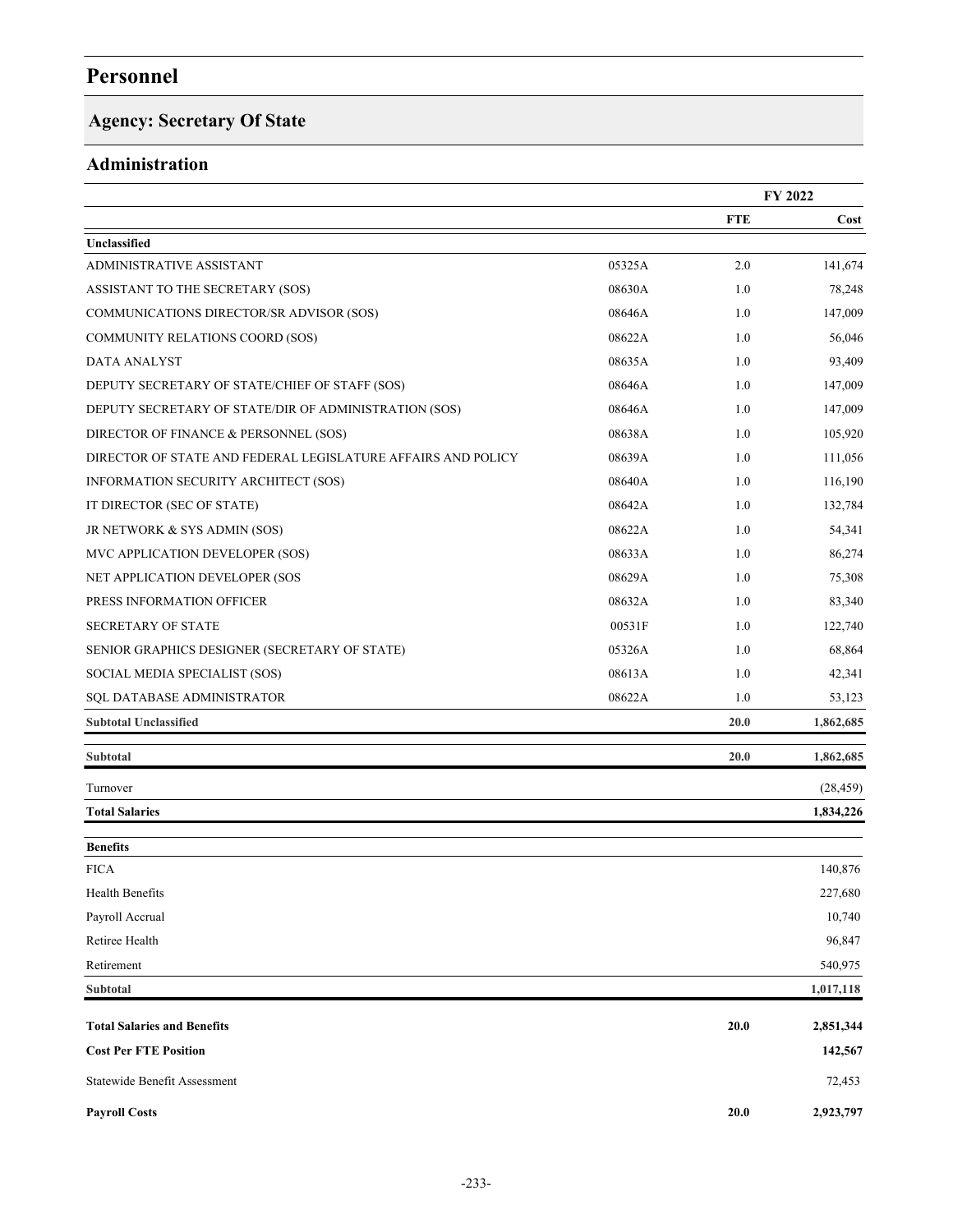# **Agency: Secretary Of State**

### **Administration**

|                                        |            | FY 2022   |
|----------------------------------------|------------|-----------|
|                                        | <b>FTE</b> | Cost      |
| <b>Purchased Services</b>              |            |           |
| Legal Services                         |            | 5,000     |
| Other Contracts                        |            | 30,715    |
| Subtotal                               |            | 35,715    |
| <b>Total Personnel</b>                 | 20.0       | 2,959,512 |
| <b>Distribution by Source of Funds</b> |            |           |
| General Revenue                        | 20.0       | 2,959,512 |
| <b>Total All Funds</b>                 | 20.0       | 2,959,512 |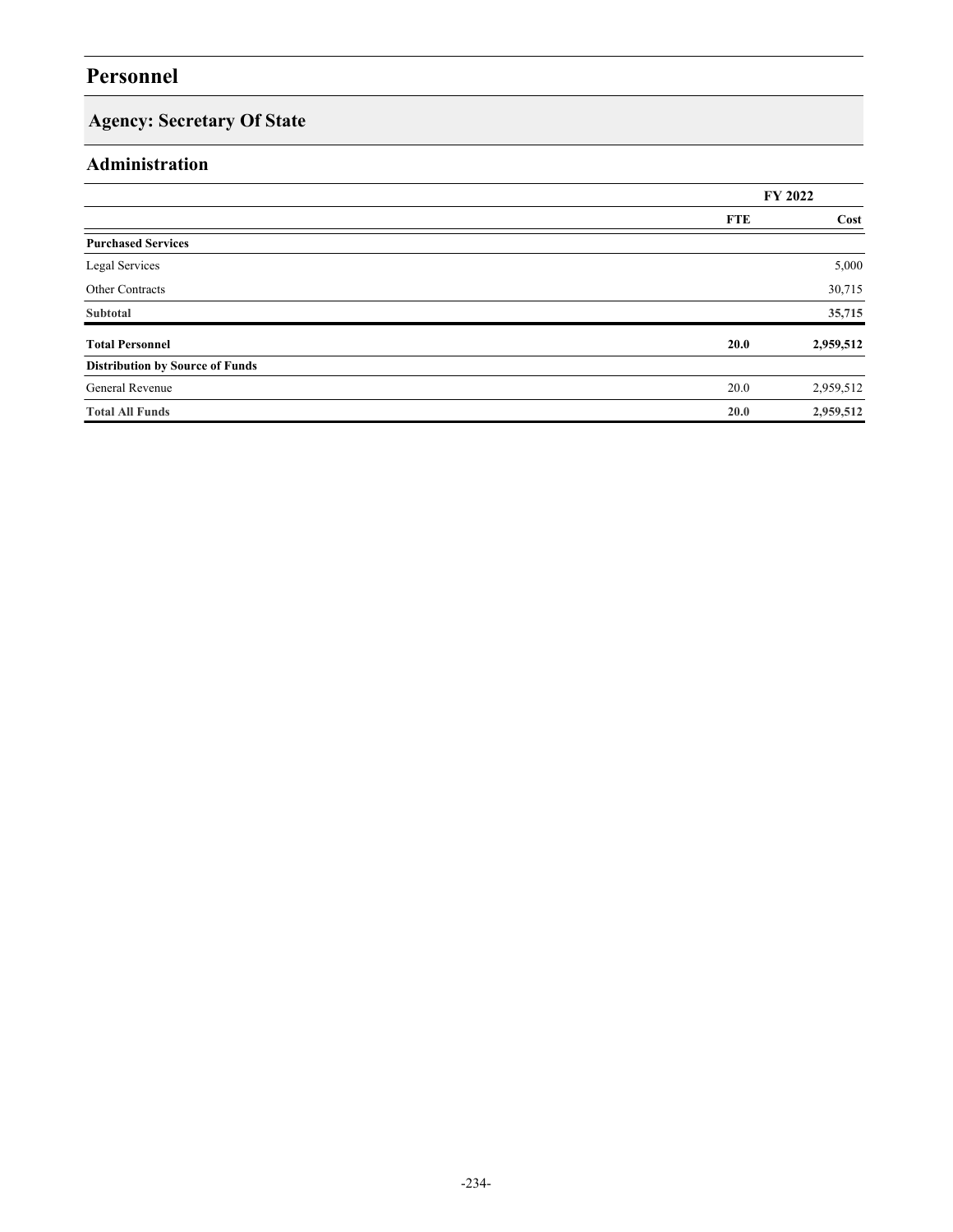#### **Corporations**

#### **Mission**

The Corporations program is the official agent and record keeper on behalf of the State of Rhode Island for all official corporate filings, Uniform Commercial Code (UCC) filings, and notary/trademark applications. The program helps create a user-friendly, customer-service centric environment that promotes clear, predictable, and reliable policies, procedures, and services.

#### **Description**

The Corporations program encompasses six sections: Business Filings, Uniform Commercial Code, Trademark and Service Mark, Notary Public, Certification/Authentication, and the Rhode Island Business Portal. The Business Filings section examines, processes, and maintains legal documents affecting various types of corporations, companies, and partnerships. The section ensures compliance with laws governing these entities and provides public access to all associated documents. The UCC section is the central filing office for certain finance and lien documents. It also ensures compliance with applicable laws and provides public access to associated documents. The Trademark and Service Mark section manages notaries in the state through maintenance of oaths of office and official signatures of commissioned notaries. The Certification/Authentication section prepares certified copies, letters of good standing, legal existence, and certificates of fact related to business filing. It also issues apostilles. The Rhode Island Business Portal helps business owners navigate federal, state, and local licensing requirements.

#### **Statutory History**

Applicable statutes for the Corporations program are outlined in R.I. General Laws § 6-2, § 6A-9, § 7, § 11-50, § 42-30, and § 42-132.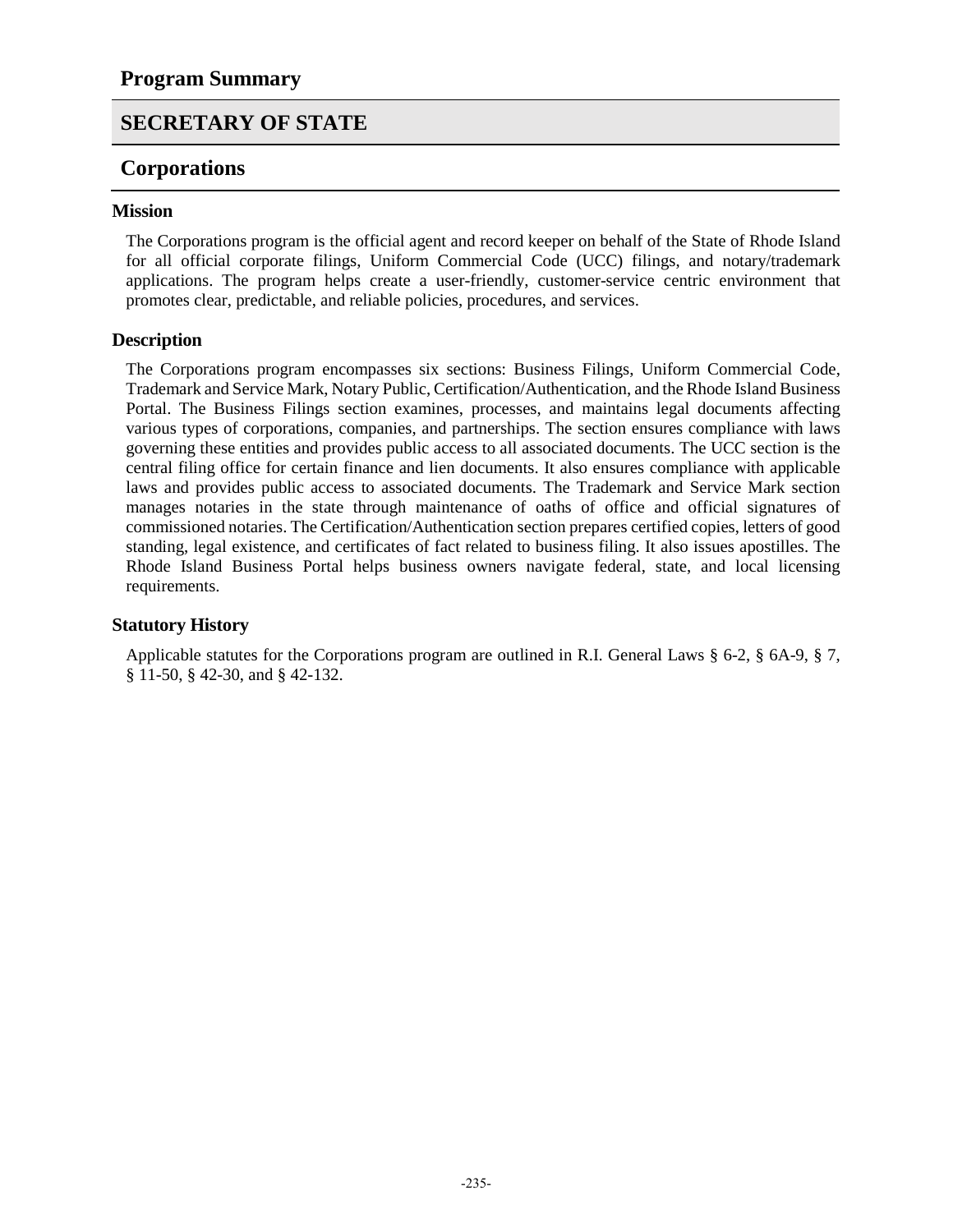### **Agency: Secretary Of State**

# **Corporations**

| <b>Expenditures by Sub Program</b>     | 2019 Actuals | 2020 Actuals | 2021 Enacted<br><b>Budget</b> | 2021 Revised<br><b>Budget</b> | 2022<br>Recommended |
|----------------------------------------|--------------|--------------|-------------------------------|-------------------------------|---------------------|
| Corporations                           | 2,329,265    | 2,459,322    | 2,470,702                     | 2,477,245                     | 2,539,285           |
| First Stop Business Inf.               | $\mathbf{0}$ | 4,467        | $\mathbf{0}$                  | $\overline{0}$                | $\mathbf{0}$        |
| <b>Total Expenditures</b>              | 2,329,265    | 2,463,789    | 2,470,702                     | 2,477,245                     | 2,539,285           |
| <b>Expenditures by Object</b>          |              |              |                               |                               |                     |
| Salary and Benefits                    | 1,895,591    | 1,997,112    | 1,985,214                     | 1,991,757                     | 2,103,173           |
| <b>Contract Professional Services</b>  | 92,296       | 113,854      | 110,000                       | 110,000                       | 76,000              |
| <b>Operating Supplies and Expenses</b> | 327,348      | 341,240      | 361,488                       | 361,488                       | 352,112             |
| <b>Subtotal: Operating</b>             | 2,315,235    | 2,452,207    | 2,456,702                     | 2,463,245                     | 2,531,285           |
| Capital Purchases And Equipment        | 14,030       | 11,582       | 14,000                        | 14,000                        | 8,000               |
| <b>Subtotal: Other</b>                 | 14,030       | 11,582       | 14,000                        | 14,000                        | 8,000               |
| <b>Total Expenditures</b>              | 2,329,265    | 2,463,789    | 2,470,702                     | 2,477,245                     | 2,539,285           |
| <b>Expenditures by Source of Funds</b> |              |              |                               |                               |                     |
| General Revenue                        | 2,329,265    | 2,463,789    | 2,470,702                     | 2,477,245                     | 2,539,285           |
| <b>Total Expenditures</b>              | 2,329,265    | 2,463,789    | 2,470,702                     | 2,477,245                     | 2,539,285           |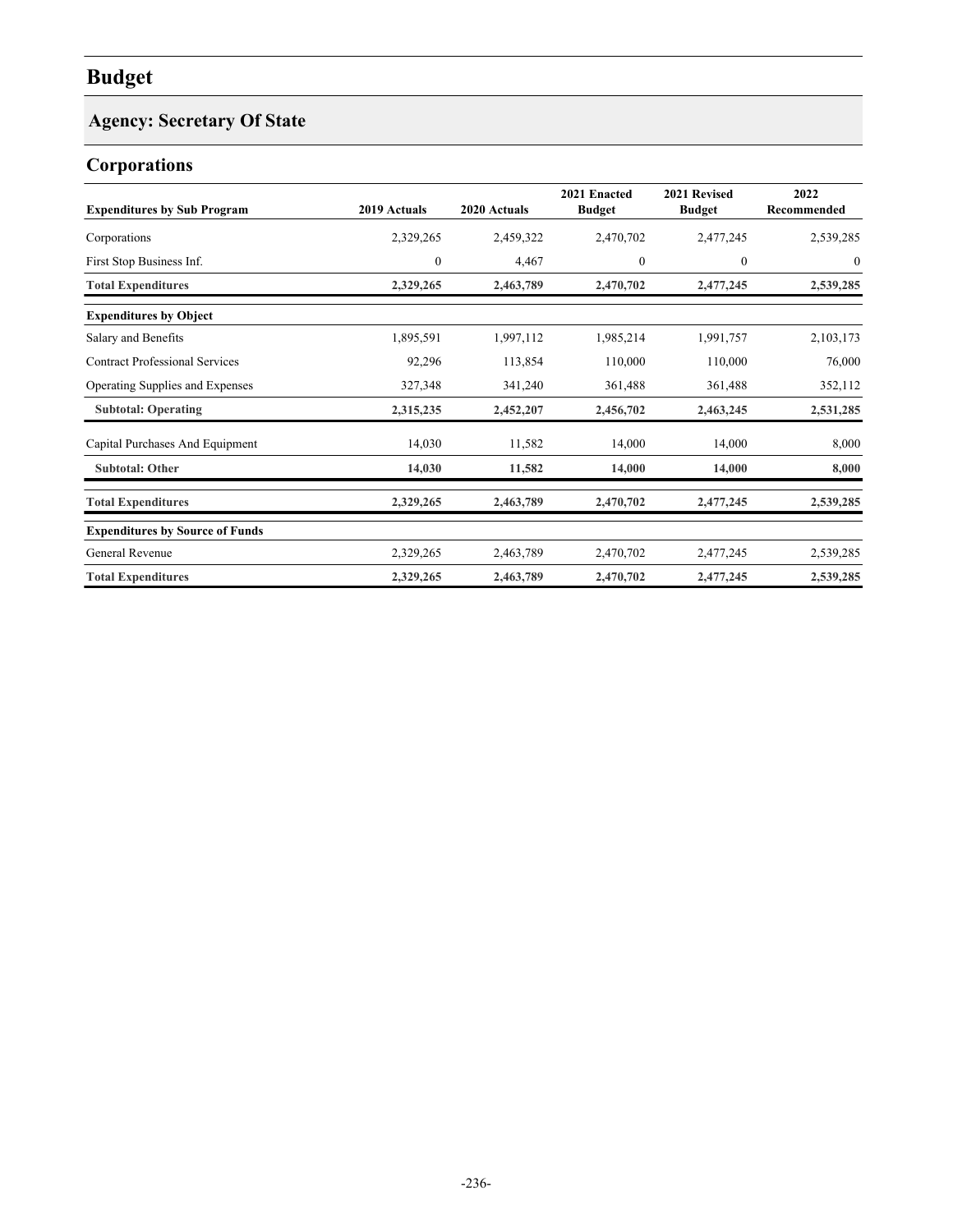# **Agency: Secretary Of State**

### **Corporations**

|                                               |        |            | FY 2022   |
|-----------------------------------------------|--------|------------|-----------|
|                                               |        | <b>FTE</b> | Cost      |
| Unclassified                                  |        |            |           |
| ADMINISTRATIVE ASSISTANT                      | 05319A | 3.0        | 173,138   |
| ADMINISTRATIVE ASSISTANT (SECRETARY OF STATE) | 05319A | 10.0       | 529,307   |
| <b>CUSTOMER SVC MGR (SOS)</b>                 | 05322A | 1.0        | 52,543    |
| DATA ENTRY TEAM LEADER (SOS)                  | 05321A | 1.0        | 63,043    |
| DEPUTY DIRECTOR - BUSINESS SERVICES (SOS)     | 08630A | 2.0        | 172,146   |
| DIRECTOR CORPORATIONS (SECRETARY OF STATE)    | 08636A | 1.0        | 112,042   |
| DOCUMENT PROCESSOR/COUNTER TEAM LEAD          | 05321A | 1.0        | 53,654    |
| NOTARY TRADEMARK AND AUTHENTICATION           | 05324A | 1.0        | 63,369    |
| <b>Subtotal Unclassified</b>                  |        | 20.0       | 1,219,242 |
| Subtotal                                      |        | 20.0       | 1,219,242 |
| <b>Total Salaries</b>                         |        |            | 1,219,242 |
| <b>Benefits</b>                               |        |            |           |
| <b>FICA</b>                                   |        |            | 96,762    |
| Health Benefits                               |        |            | 268,335   |
| Payroll Accrual                               |        |            | 7,312     |
| Retiree Health                                |        |            | 64,379    |
| Retirement                                    |        |            | 398,984   |
| Subtotal                                      |        |            | 835,772   |
| <b>Total Salaries and Benefits</b>            |        | 20.0       | 2,055,014 |
| <b>Cost Per FTE Position</b>                  |        |            | 102,751   |
| Statewide Benefit Assessment                  |        |            | 48,159    |
| <b>Payroll Costs</b>                          |        | 20.0       | 2,103,173 |
| <b>Purchased Services</b>                     |        |            |           |
| Legal Services                                |        |            | 40,000    |
| Other Contracts                               |        |            | 36,000    |
| Subtotal                                      |        |            | 76,000    |
| <b>Total Personnel</b>                        |        | 20.0       | 2,179,173 |
| <b>Distribution by Source of Funds</b>        |        |            |           |
| General Revenue                               |        | 20.0       | 2,179,173 |
| <b>Total All Funds</b>                        |        | 20.0       | 2,179,173 |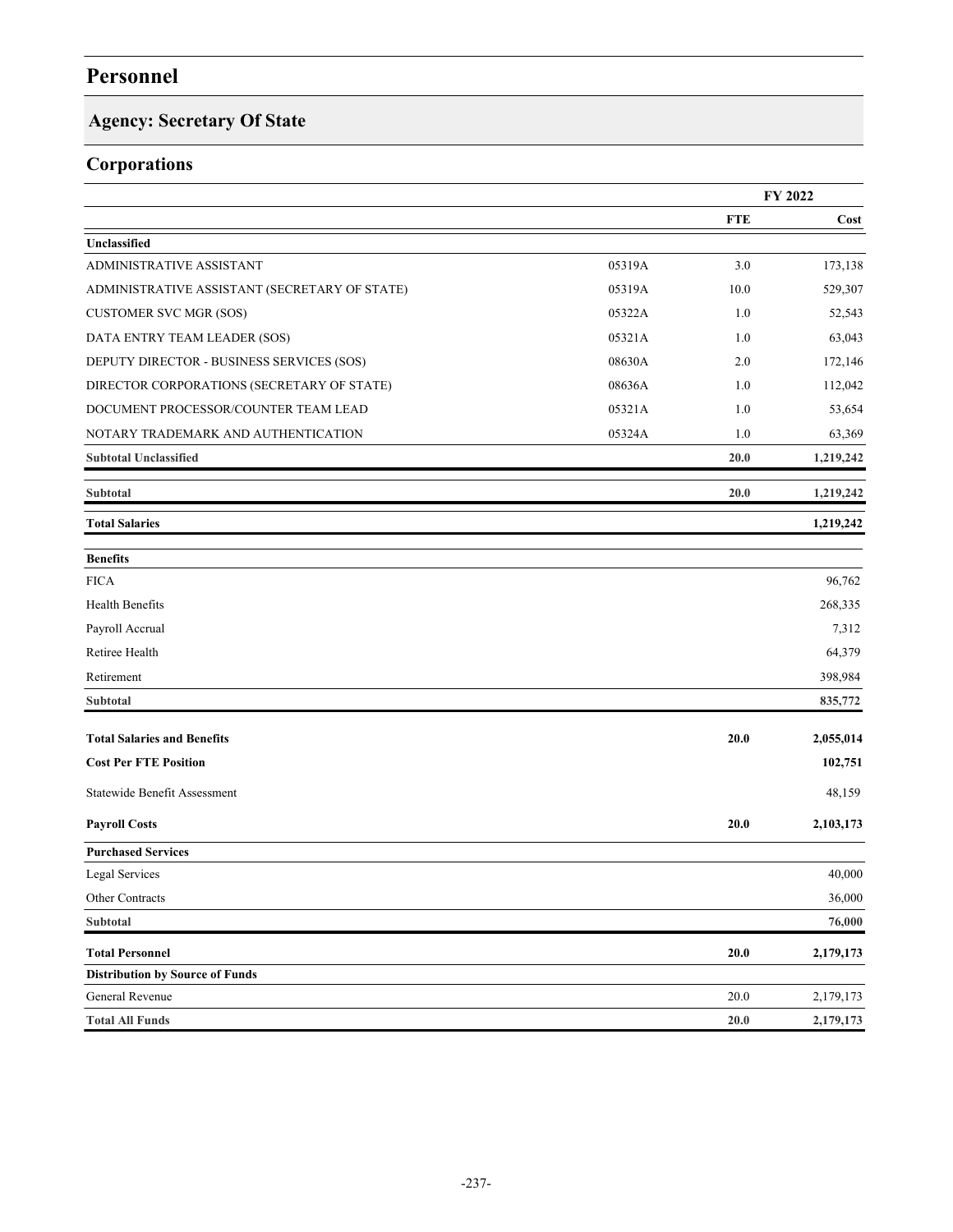#### **State Archives**

#### **Mission**

The State Archives provides comprehensive archives and records management services for all public records in the State, information on the preservation of historical records, and provides information from and access to the State government archives.

#### **Description**

The State Archives preserves and maintains the permanent records of state government. It also operates a public reading room for the research, inspection, and duplication of public records; publishes guides and finding aids to collections; and features exhibits and displays that are free and open to the public. The State Archives manages the Local Government Records Program, which was established in 1992 with federal grant funding from the National Historical Publications and Records Commission. The program provides records management advice, assistance, and consultation to all departments of municipal government. It also develops record control schedules that govern retention and disposition of municipal records. Workshops and talks are provided to municipal personnel about records management functions and archival records administration and preservation. In conjunction with the Public Records Administration, the program also publishes guidelines and regulations about records and records issues. The 1993 General Assembly passed legislation establishing the Historical Records Trust, a restricted receipt account, which now provides funding for this program.

#### **Statutory History**

R.I. General Laws § 42-8.1 et seq. establishes the State Archives and defines its duties and functions. RIGL § 42-35 prescribes the Secretary of State's duties under the Administrative Procedures Act.

RIGL § 38-1, § 38-2, and § 38-3 detail the custody and protection of public records, access to public records, and Public Records Administration.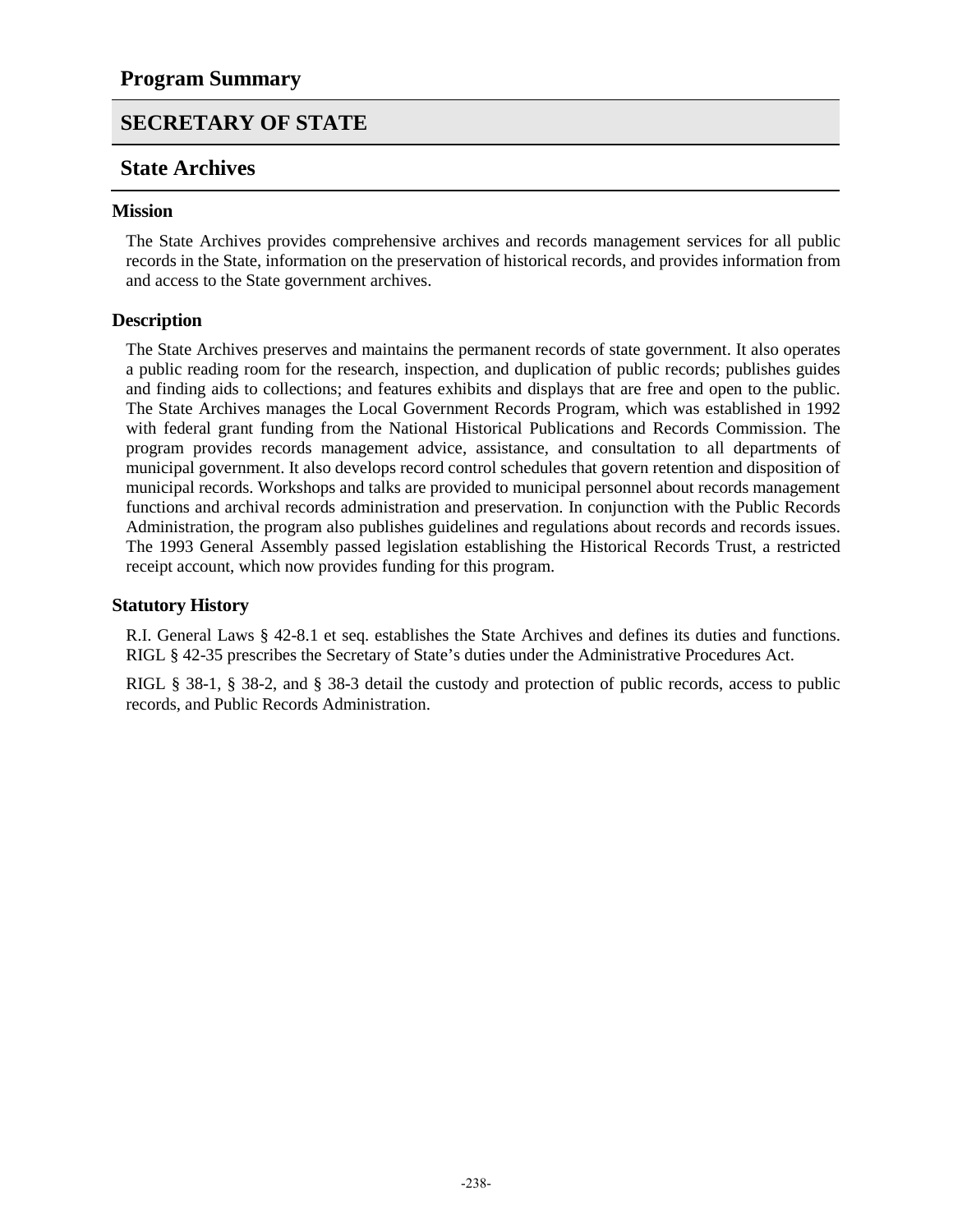# **Agency: Secretary Of State**

### **State Archives**

| <b>Expenditures by Sub Program</b>     | 2019 Actuals | 2020 Actuals | 2021 Enacted<br><b>Budget</b> | 2021 Revised<br><b>Budget</b> | 2022<br>Recommended |
|----------------------------------------|--------------|--------------|-------------------------------|-------------------------------|---------------------|
| Operations                             | 543,388      | 602,343      | 702,913                       | 704,126                       | 691,102             |
| <b>Total Expenditures</b>              | 543,388      | 602,343      | 702,913                       | 704,126                       | 691,102             |
| <b>Expenditures by Object</b>          |              |              |                               |                               |                     |
| Salary and Benefits                    | 361,027      | 368,722      | 334,790                       | 336,003                       | 337,385             |
| <b>Contract Professional Services</b>  | 13,929       | $\mathbf{0}$ | 53,334                        | 53,334                        | 3,500               |
| Operating Supplies and Expenses        | 160,392      | 230,649      | 295,789                       | 295,789                       | 350,217             |
| <b>Subtotal: Operating</b>             | 535,348      | 599,371      | 683,913                       | 685,126                       | 691,102             |
| Capital Purchases And Equipment        | 8,040        | 2,972        | 19,000                        | 19,000                        | $\bf{0}$            |
| <b>Subtotal: Other</b>                 | 8,040        | 2,972        | 19,000                        | 19,000                        | $\bf{0}$            |
| <b>Total Expenditures</b>              | 543,388      | 602,343      | 702,913                       | 704,126                       | 691,102             |
| <b>Expenditures by Source of Funds</b> |              |              |                               |                               |                     |
| General Revenue                        | 114,040      | 134,304      | 185,503                       | 185,503                       | 158,405             |
| <b>Restricted Receipts</b>             | 429,348      | 468,039      | 517,410                       | 518,623                       | 532,697             |
| <b>Total Expenditures</b>              | 543,388      | 602,343      | 702,913                       | 704,126                       | 691,102             |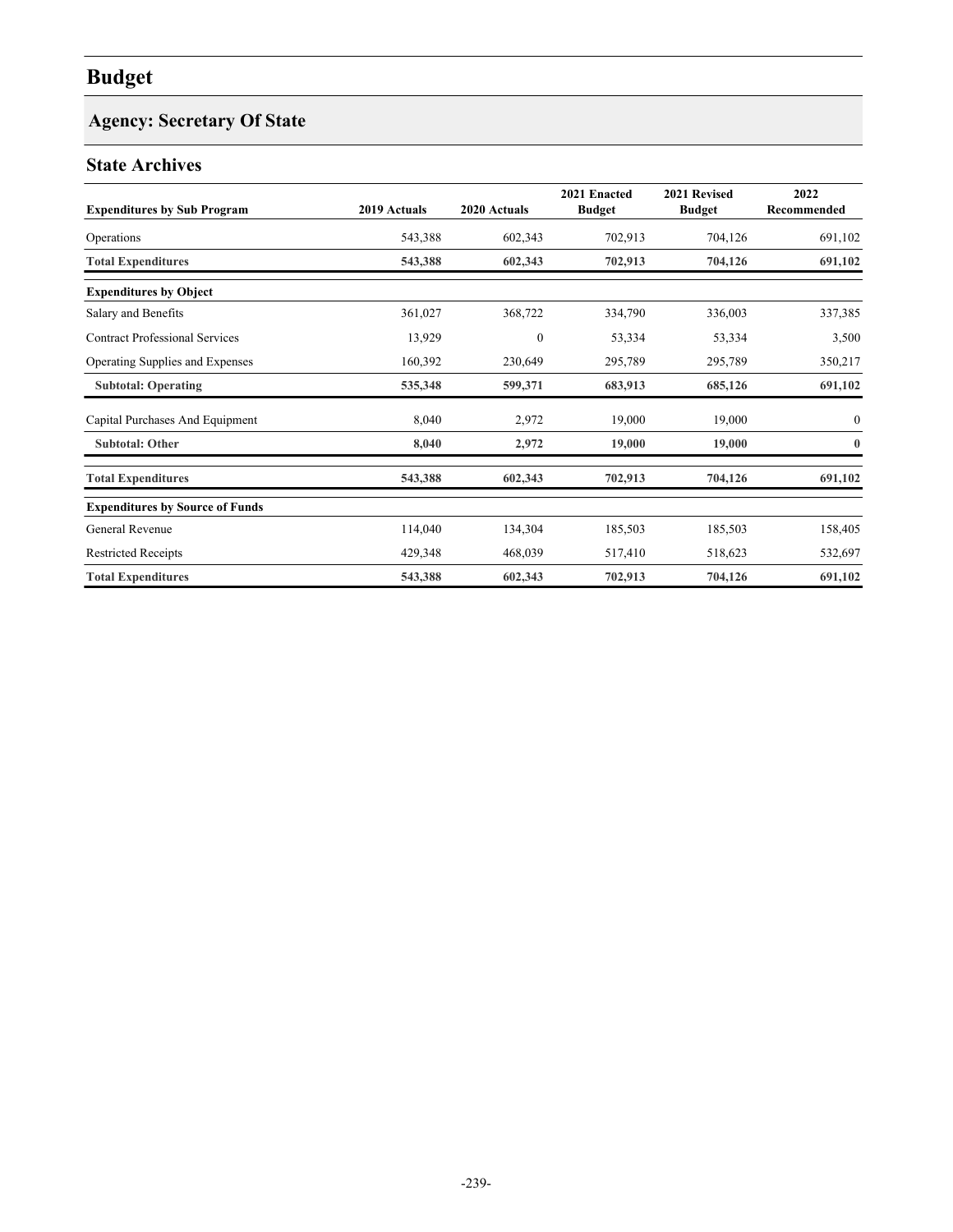### **Agency: Secretary Of State**

### **State Archives**

|                                                |        |            | FY 2022    |
|------------------------------------------------|--------|------------|------------|
|                                                |        | <b>FTE</b> | Cost       |
| Unclassified                                   |        |            |            |
| LOCAL GOV'T RECORDS COORD (SOS)                | 05328A | 1.0        | 81,688     |
| REFERENCE ANALYST (SOS)                        | 05325A | 1.0        | 72,410     |
| STATE ARCHIVIST & PUBLIC RECORDS ADMINISTRATOR | 08630A | 1.0        | 78,248     |
| <b>Subtotal Unclassified</b>                   |        | 3.0        | 232,346    |
| Subtotal                                       |        | 3.0        | 232,346    |
| <b>Transfer Out</b>                            |        |            | (139, 408) |
| Transfer In                                    |        |            | 115,166    |
| <b>Total Salaries</b>                          |        |            | 208,104    |
| <b>Benefits</b>                                |        |            |            |
| <b>FICA</b>                                    |        |            | 16,248     |
| Health Benefits                                |        |            | 27,798     |
| Payroll Accrual                                |        |            | 1,234      |
| Retiree Health                                 |        |            | 10,988     |
| Retirement                                     |        |            | 64,793     |
| Subtotal                                       |        |            | 121,061    |
| <b>Total Salaries and Benefits</b>             |        | 3.0        | 329,165    |
| <b>Cost Per FTE Position</b>                   |        |            | 109,722    |
| Statewide Benefit Assessment                   |        |            | 8,220      |
| <b>Payroll Costs</b>                           |        | 3.0        | 337,385    |
| <b>Purchased Services</b>                      |        |            |            |
| Other Contracts                                |        |            | 3,500      |
| Subtotal                                       |        |            | 3,500      |
| <b>Total Personnel</b>                         |        | 3.0        | 340,885    |
| <b>Distribution by Source of Funds</b>         |        |            |            |
| General Revenue                                |        | 0.0        | 3,500      |
| <b>Restricted Receipts</b>                     |        | 3.0        | 337,385    |
| <b>Total All Funds</b>                         |        | 3.0        | 340,885    |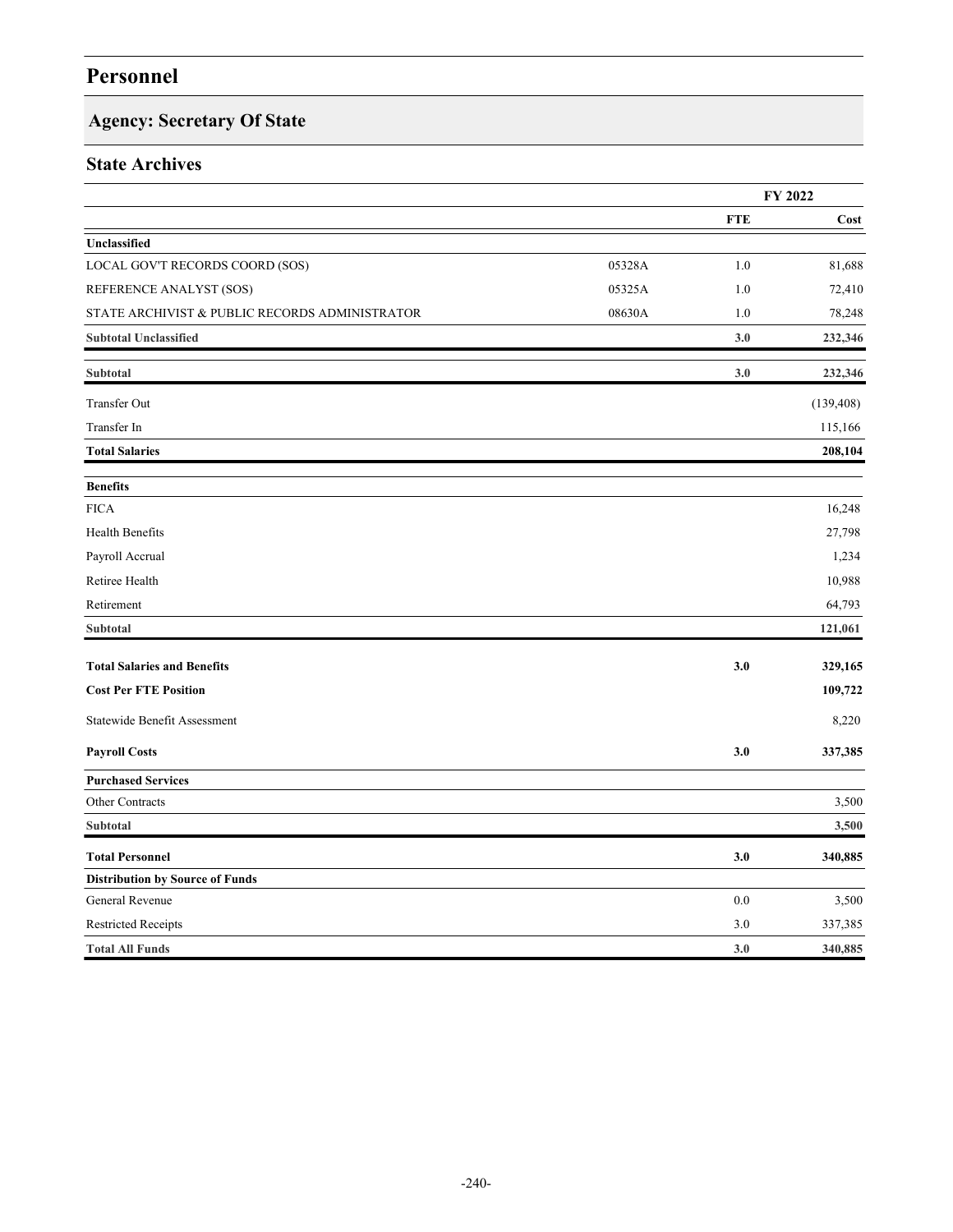### **Elections & Civics**

#### **Mission**

The mission of the Elections program is to provide efficient election services and prepare federal, statewide, and municipal elections as required by statute. The Program seeks to provide an accurate and timely statewide central voter registration system (CVRS) as mandated by the Help America Vote Act (HAVA) and to make improvements to the CVRS to allow for a more efficient and accurate electoral process. The Elections program strives to provide concise, accurate, and timely information to the voters of Rhode Island in the form of a ballot and voter information booklet with respect to referenda.

#### **Description**

The Elections program is responsible for the preparation of federal, state, and local elections. It provides necessary forms for candidate declarations, endorsements, nomination signatures, and candidate certification. The program maintains files for local candidate ballot placement as certified by local boards of canvassers. Additionally, it designs ballot layout; prepares and provides sample and polling place ballots for all federal, state, and municipal elections as mandated by law; and prepares and sends mail ballots. The Elections program prepares and distributes the Voter Information Handbook and provides voter assistance and education through the publication of numerous guides for candidates, election officials, and voters. Specifications for the purchase of voting equipment and related voting system services are also handled by the Elections program.

#### **Statutory History**

The Elections program operates under R.I. General Laws Title 17.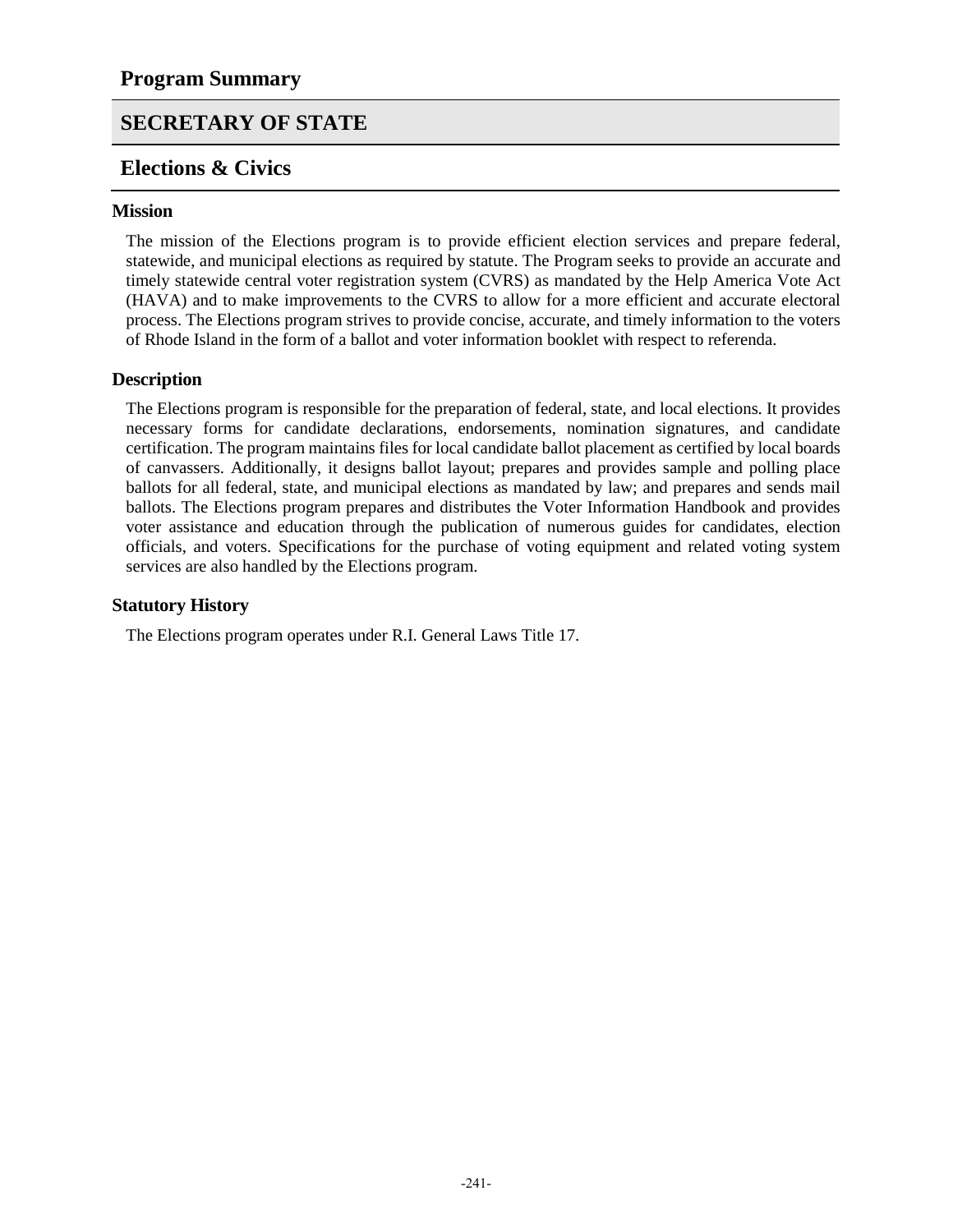# **Agency: Secretary Of State**

### **Elections and Civics**

| <b>Expenditures by Sub Program</b>     | 2019 Actuals | 2020 Actuals | 2021 Enacted<br><b>Budget</b> | 2021 Revised<br><b>Budget</b> | 2022<br>Recommended |
|----------------------------------------|--------------|--------------|-------------------------------|-------------------------------|---------------------|
| Operations                             | 3,761,159    | 4,661,964    | 6,683,723                     | 6,685,377                     | 3,877,371           |
| <b>Total Expenditures</b>              | 3,761,159    | 4,661,964    | 6,683,723                     | 6,685,377                     | 3,877,371           |
| <b>Expenditures by Object</b>          |              |              |                               |                               |                     |
| Salary and Benefits                    | 481,747      | 562,758      | 575,275                       | 576,929                       | 567,906             |
| <b>Contract Professional Services</b>  | 208,052      | 813,050      | 179,376                       | 179,376                       | 1,051,376           |
| Operating Supplies and Expenses        | 1,893,657    | 2,277,240    | 5,844,072                     | 5,844,072                     | 1,956,089           |
| <b>Assistance And Grants</b>           | 6,465        | 80,929       | 20,000                        | 20,000                        | 100,000             |
| <b>Subtotal: Operating</b>             | 2,589,921    | 3,733,977    | 6,618,723                     | 6,620,377                     | 3,675,371           |
| Capital Purchases And Equipment        | 543,669      | 300,419      | 65,000                        | 65,000                        | 202,000             |
| Debt Service (Fixed Charges)           | 627,569      | 627,568      | $\boldsymbol{0}$              | $\boldsymbol{0}$              | $\bf{0}$            |
| <b>Subtotal: Other</b>                 | 1,171,238    | 927,987      | 65,000                        | 65,000                        | 202,000             |
| <b>Total Expenditures</b>              | 3,761,159    | 4,661,964    | 6,683,723                     | 6,685,377                     | 3,877,371           |
| <b>Expenditures by Source of Funds</b> |              |              |                               |                               |                     |
| General Revenue                        | 2,876,142    | 2,203,795    | 4,416,794                     | 4,418,448                     | 2,067,371           |
| <b>Federal Funds</b>                   | 885,017      | 2,458,169    | 2,266,929                     | 2,266,929                     | 1,810,000           |
| <b>Total Expenditures</b>              | 3,761,159    | 4,661,964    | 6,683,723                     | 6,685,377                     | 3,877,371           |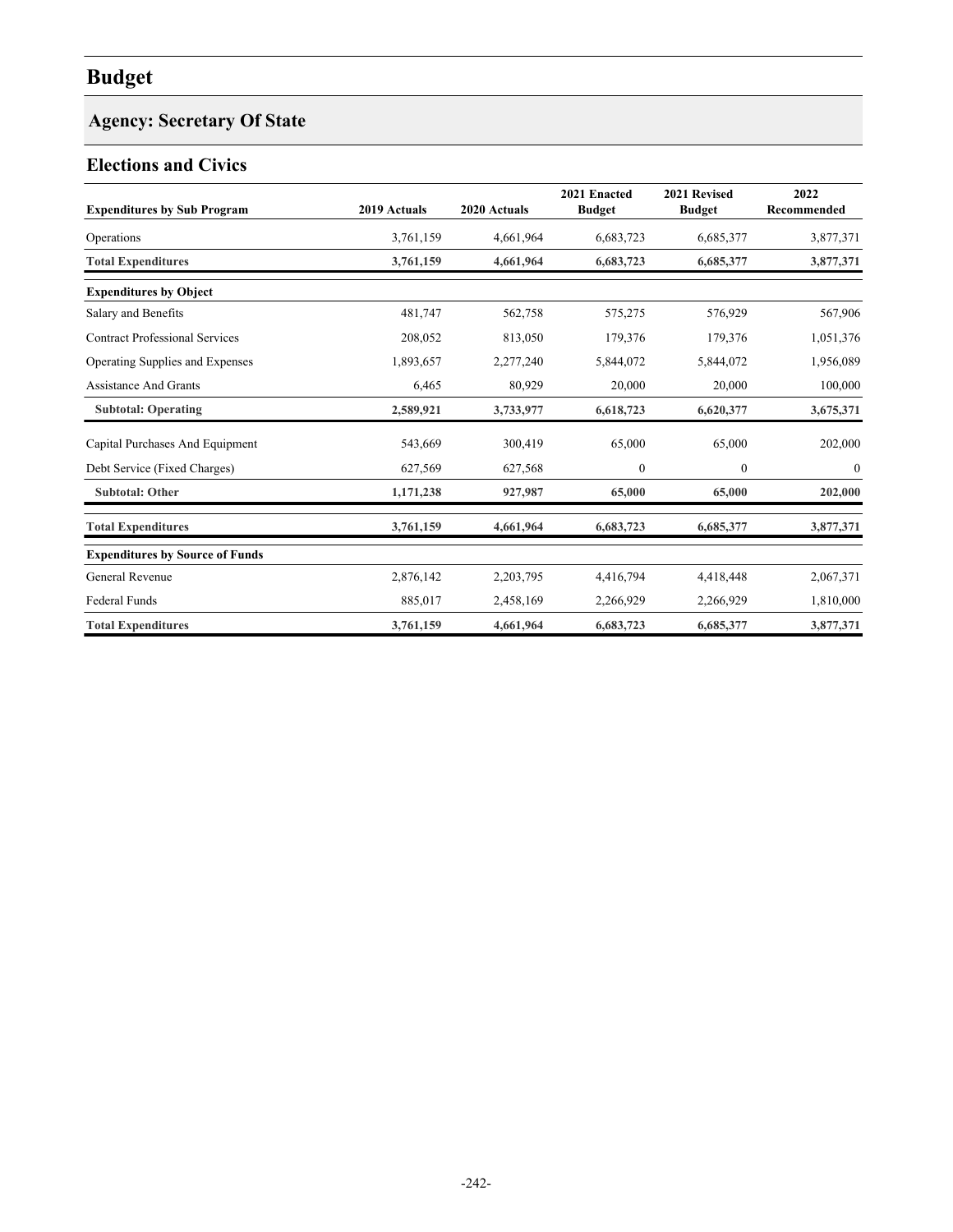# **Agency: Secretary Of State**

### **Elections and Civics**

|                                        |        |            | FY 2022   |
|----------------------------------------|--------|------------|-----------|
|                                        |        | <b>FTE</b> | Cost      |
| Unclassified                           |        |            |           |
| DEPUTY DIRECTOR OF ELECTIONS (SOS)     | 08633A | 2.0        | 179,738   |
| DIRECTOR OF ELECTIONS & CIVICS (SOS)   | 08637A | 1.0        | 105,827   |
| <b>MANAGER OF ELECTIONS</b>            | 05324A | 1.0        | 63,369    |
| <b>Subtotal Unclassified</b>           |        | 4.0        | 348,934   |
| Subtotal                               |        | 4.0        | 348,934   |
| <b>Total Salaries</b>                  |        |            | 348,934   |
| <b>Benefits</b>                        |        |            |           |
| <b>FICA</b>                            |        |            | 26,898    |
| Health Benefits                        |        |            | 53,911    |
| Payroll Accrual                        |        |            | 2,048     |
| Retiree Health                         |        |            | 18,424    |
| Retirement                             |        |            | 103,909   |
| Subtotal                               |        |            | 205,190   |
| <b>Total Salaries and Benefits</b>     |        | 4.0        | 554,124   |
| <b>Cost Per FTE Position</b>           |        |            | 138,531   |
| Statewide Benefit Assessment           |        |            | 13,782    |
| <b>Payroll Costs</b>                   |        | 4.0        | 567,906   |
| <b>Purchased Services</b>              |        |            |           |
| Information Technology                 |        |            | 1,001,376 |
| Legal Services                         |        |            | 50,000    |
| Subtotal                               |        |            | 1,051,376 |
| <b>Total Personnel</b>                 |        | $4.0$      | 1,619,282 |
| <b>Distribution by Source of Funds</b> |        |            |           |
| General Revenue                        |        | 4.0        | 719,282   |
| Federal Funds                          |        | 0.0        | 900,000   |
| <b>Total All Funds</b>                 |        | 4.0        | 1,619,282 |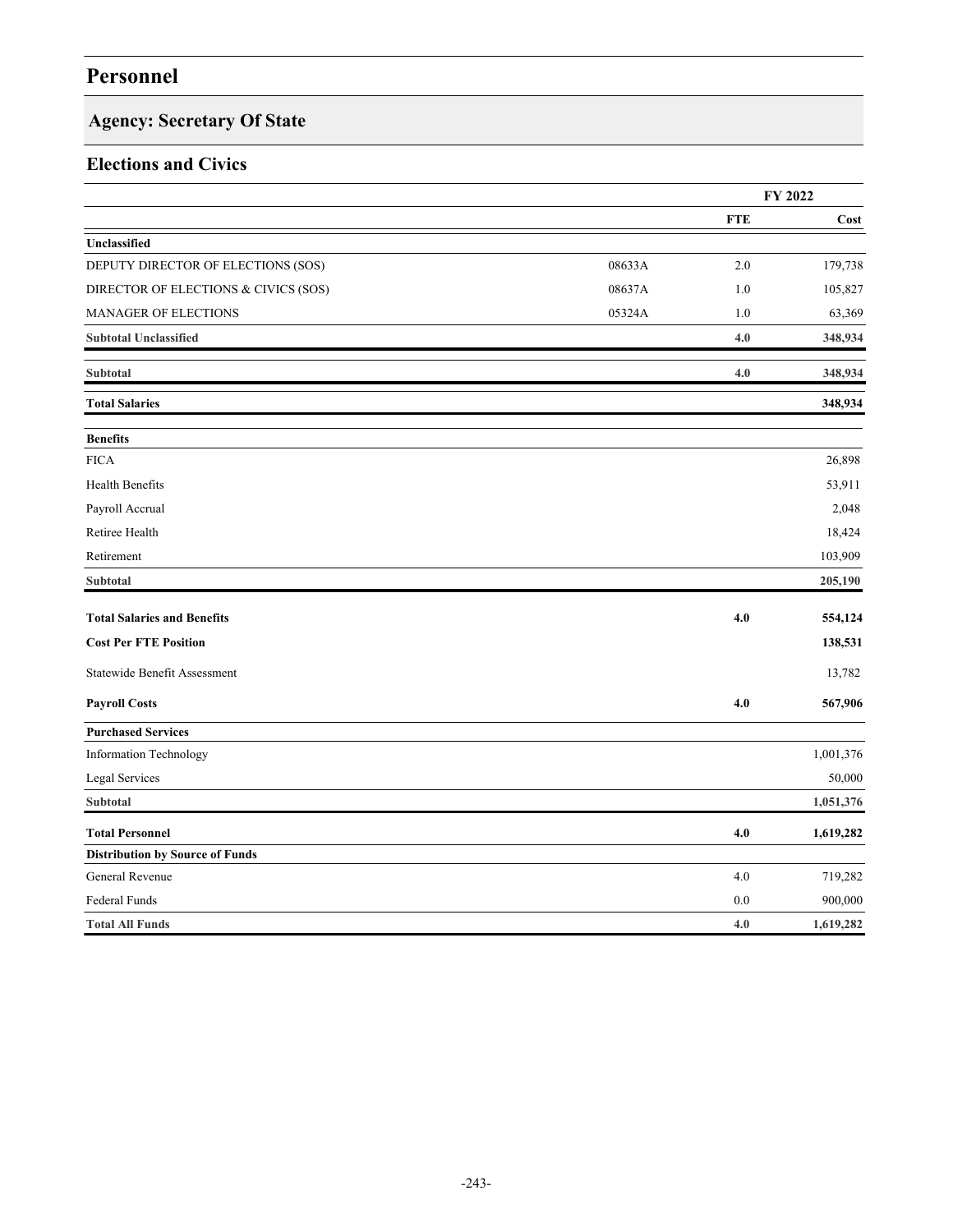### **State Library**

#### **Mission**

To provide high quality assistance and access to materials in the areas of law, legislation, rules and regulations, government reports, and Rhode Island history.

#### **Description**

The State Library provides reference and research services in the areas of law, legislation, rules and regulations, government reports, and Rhode Island history to Rhode Islanders. It catalogs all state publications and maintains an online catalog of its holdings. The Library operates and maintains the Legislative Reference Bureau that provides information on state laws and legislation. It is also a Federal Government Publications Depository and serves as the State Publications Clearinghouse, providing copies of state documents to facilities throughout Rhode Island.

#### **Statutory History**

The State Library was established by a resolution of the General Assembly in 1852. Statutory authority is granted in R.I. General Laws 29-1. RIGL § 29-7 authorizes the Library to act as a clearinghouse for state publications.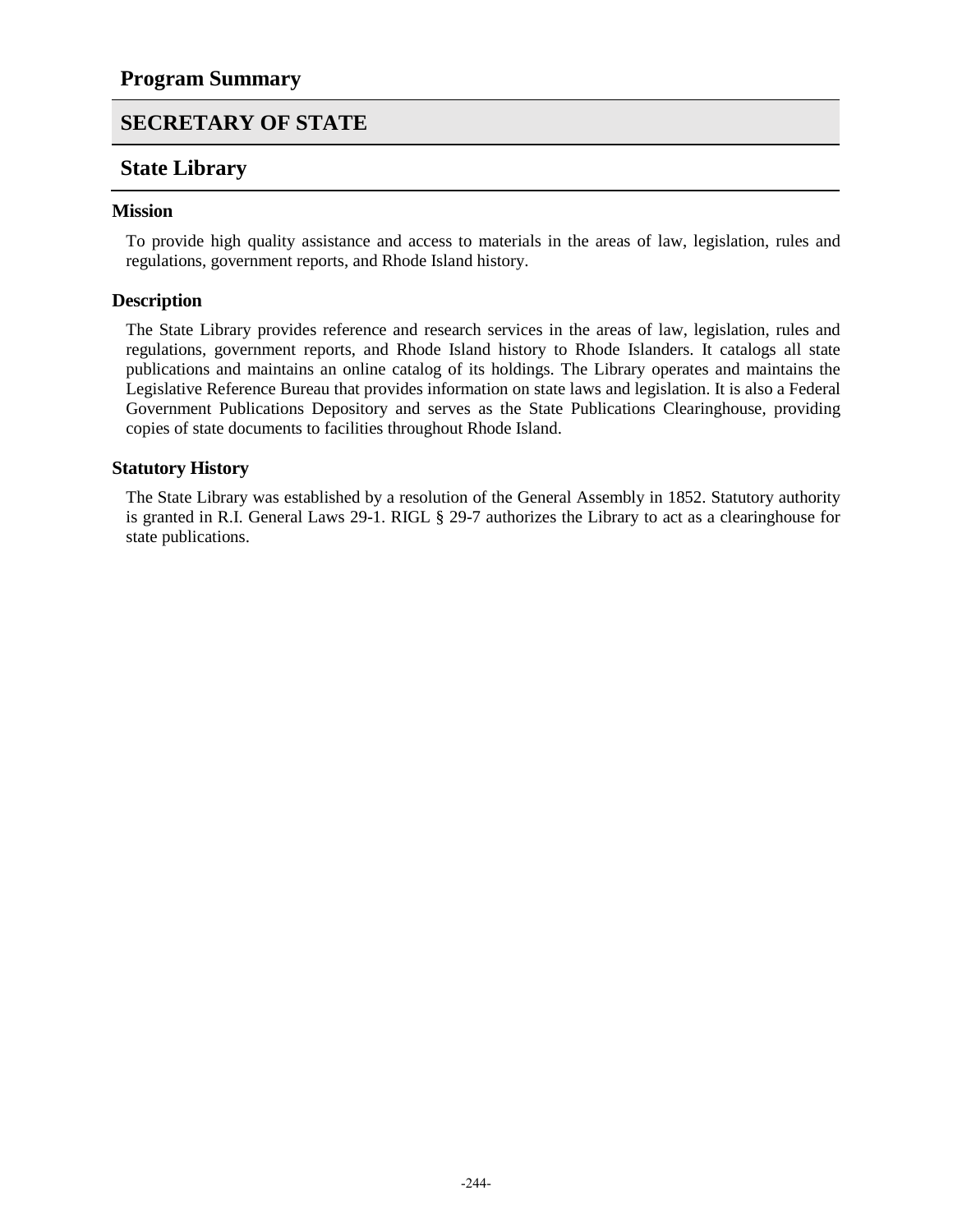# **Agency: Secretary Of State**

### **State Library**

| <b>Expenditures by Sub Program</b>     | 2019 Actuals     | 2020 Actuals     | 2021 Enacted<br><b>Budget</b> | 2021 Revised<br><b>Budget</b> | 2022<br>Recommended |
|----------------------------------------|------------------|------------------|-------------------------------|-------------------------------|---------------------|
| Operations                             | 725,537          | 712,734          | 716,227                       | 717,998                       | 768,685             |
| <b>Total Expenditures</b>              | 725,537          | 712,734          | 716,227                       | 717,998                       | 768,685             |
| <b>Expenditures by Object</b>          |                  |                  |                               |                               |                     |
| Salary and Benefits                    | 557,483          | 538,742          | 539,098                       | 540,869                       | 592,861             |
| <b>Contract Professional Services</b>  | 251              | 199              | $\mathbf{0}$                  | $\mathbf{0}$                  | 200                 |
| Operating Supplies and Expenses        | 24,803           | 30,794           | 31,629                        | 31,629                        | 32,624              |
| <b>Assistance And Grants</b>           | 143,000          | 143,000          | 143,000                       | 143,000                       | 143,000             |
| <b>Subtotal: Operating</b>             | 725,537          | 712,734          | 713,727                       | 715,498                       | 768,685             |
| Capital Purchases And Equipment        | $\boldsymbol{0}$ | $\boldsymbol{0}$ | 2,500                         | 2,500                         | $\bf{0}$            |
| <b>Subtotal: Other</b>                 | $\bf{0}$         | $\bf{0}$         | 2,500                         | 2,500                         | $\bf{0}$            |
| <b>Total Expenditures</b>              | 725,537          | 712,734          | 716,227                       | 717,998                       | 768,685             |
| <b>Expenditures by Source of Funds</b> |                  |                  |                               |                               |                     |
| General Revenue                        | 725,537          | 712,734          | 716,227                       | 717,998                       | 768,685             |
| <b>Total Expenditures</b>              | 725,537          | 712,734          | 716,227                       | 717,998                       | 768,685             |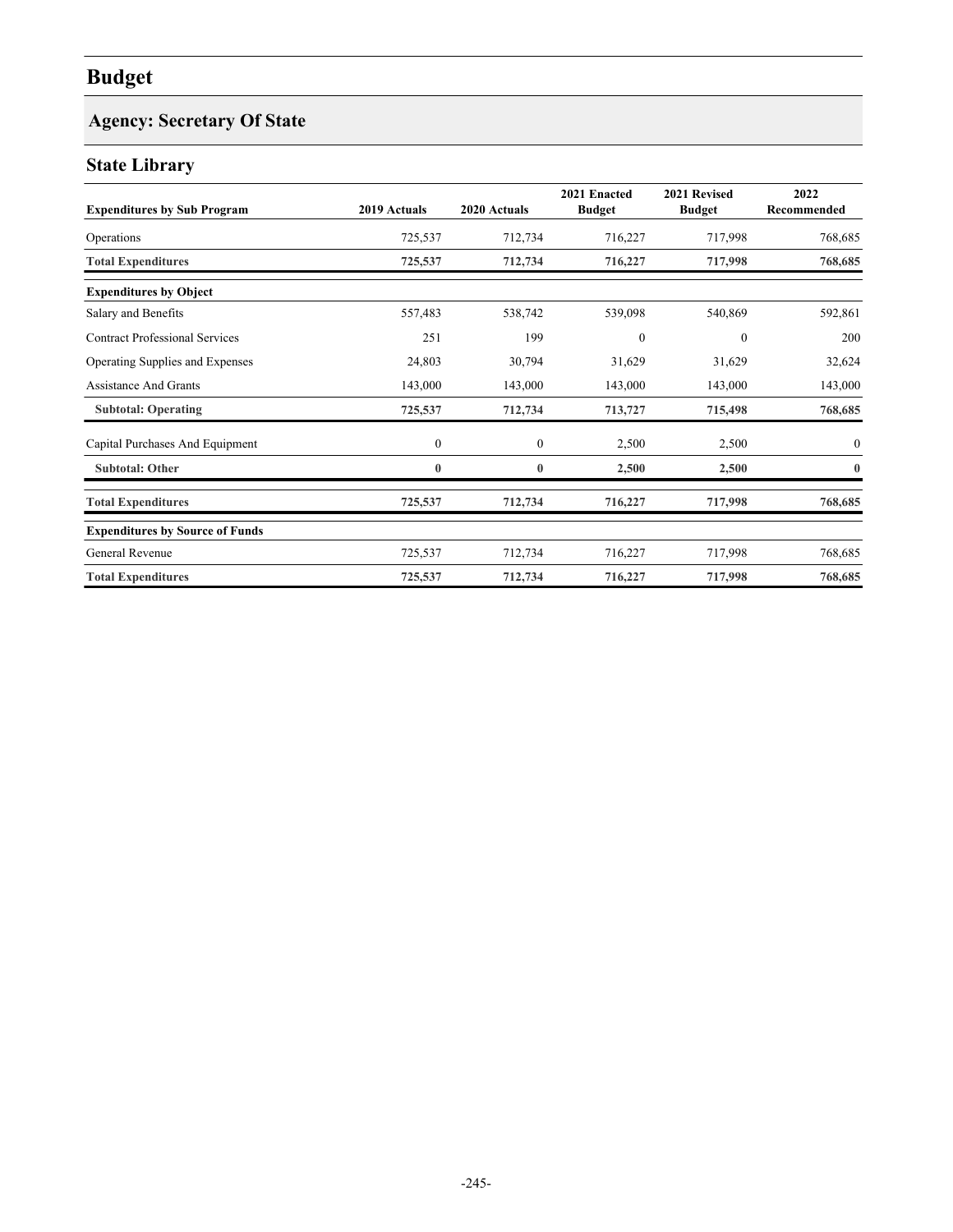# **Agency: Secretary Of State**

### **State Library**

|                                                         |        |            | FY 2022   |
|---------------------------------------------------------|--------|------------|-----------|
|                                                         |        | <b>FTE</b> | Cost      |
| Unclassified                                            |        |            |           |
| ADMINISTRATIVE ASSISTANT                                | 05316A | 1.0        | 45,053    |
| ADMINISTRATIVE ASSISTANT                                | 05325A | 2.0        | 141,674   |
| ASSOCIATE DIRECTOR OF EDUC. & PUB PROGRAMS (SOS)        | 08630A | 1.0        | 78,248    |
| DIRECTOR OF STATE ARCHIVES-LIBRARY & PUBLIC INFORMATION | 08638A | 1.0        | 105,920   |
| STATE LIBRARIAN (SOS)                                   | 08630A | 1.0        | 78,248    |
| <b>Subtotal Unclassified</b>                            |        | 6.0        | 449,143   |
| Subtotal                                                |        | 6.0        | 449,143   |
| <b>Transfer Out</b>                                     |        |            | (105,920) |
| <b>Total Salaries</b>                                   |        |            | 343,223   |
| <b>Benefits</b>                                         |        |            |           |
| <b>FICA</b>                                             |        |            | 26,873    |
| Health Benefits                                         |        |            | 81,075    |
| Payroll Accrual                                         |        |            | 2,039     |
| Retiree Health                                          |        |            | 18,123    |
| Retirement                                              |        |            | 107,970   |
| <b>Subtotal</b>                                         |        |            | 236,080   |
| <b>Total Salaries and Benefits</b>                      |        | 6.0        | 579,303   |
| <b>Cost Per FTE Position</b>                            |        |            | 96,551    |
| Statewide Benefit Assessment                            |        |            | 13,558    |
| <b>Payroll Costs</b>                                    |        | 6.0        | 592,861   |
| <b>Purchased Services</b>                               |        |            |           |
| Other Contracts                                         |        |            | 200       |
| Subtotal                                                |        |            | 200       |
| <b>Total Personnel</b>                                  |        | 6.0        | 593,061   |
| <b>Distribution by Source of Funds</b>                  |        |            |           |
| General Revenue                                         |        | 6.0        | 593,061   |
| <b>Total All Funds</b>                                  |        | 6.0        | 593,061   |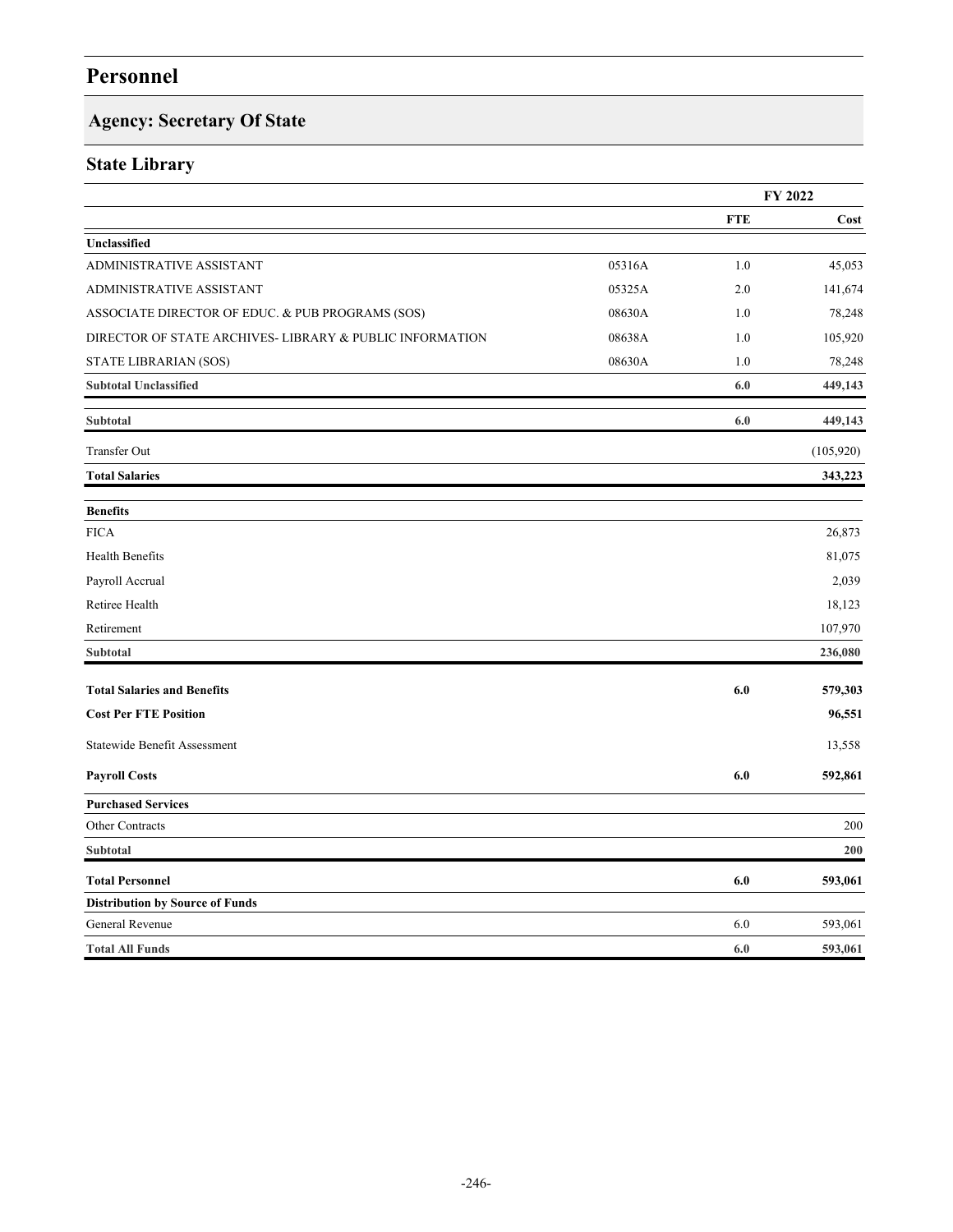### **Record Center**

#### **Mission**

The Record Center program strives to provide agencies with cost-efficient secure central record storage facilities and to provide clear guidance on record retention and disposal policies.

#### **Description**

The Record Center program is a Public Records Administration internal service program that oversees records management functions within state government. The program provides central storage for nonpermanent inactive government records and serves all state agencies. Inactive records are those records that agencies no longer require immediate access to but that are not yet eligible for disposal because of administrative, fiscal, or legal requirements. Public Records Administration personnel provide records management advice, assistance, and consultation to all state agencies. They also work with agencies to develop records retention and disposition schedules, enabling timely disposal or retention as permanent records of the state. Comprehensive records management services encompass all records, regardless of format or media. Workshops are provided to state agency personnel on records management topics. In addition, the program promulgates regulations and publishes guidelines about records and records management functions. The program also oversees Administrative Records functions. The Records Center program is an internal service program. The costs of its operations are borne by the user agencies through a charge system that allocates the cost of service delivery. Program costs are shown for display purposes only, because the costs are reflected in the budget of the user agency both on an actual and budget basis.

#### **Statutory History**

R.I. General Laws § 35-5 authorizes the Director of Administration to establish a system of rotating funds in any state department or agency. RIGL § 38-1 and § 38-3 establish the responsibilities and duties of the Public Records Administration program. RIGL § 42-35 defines the policies for administrative records.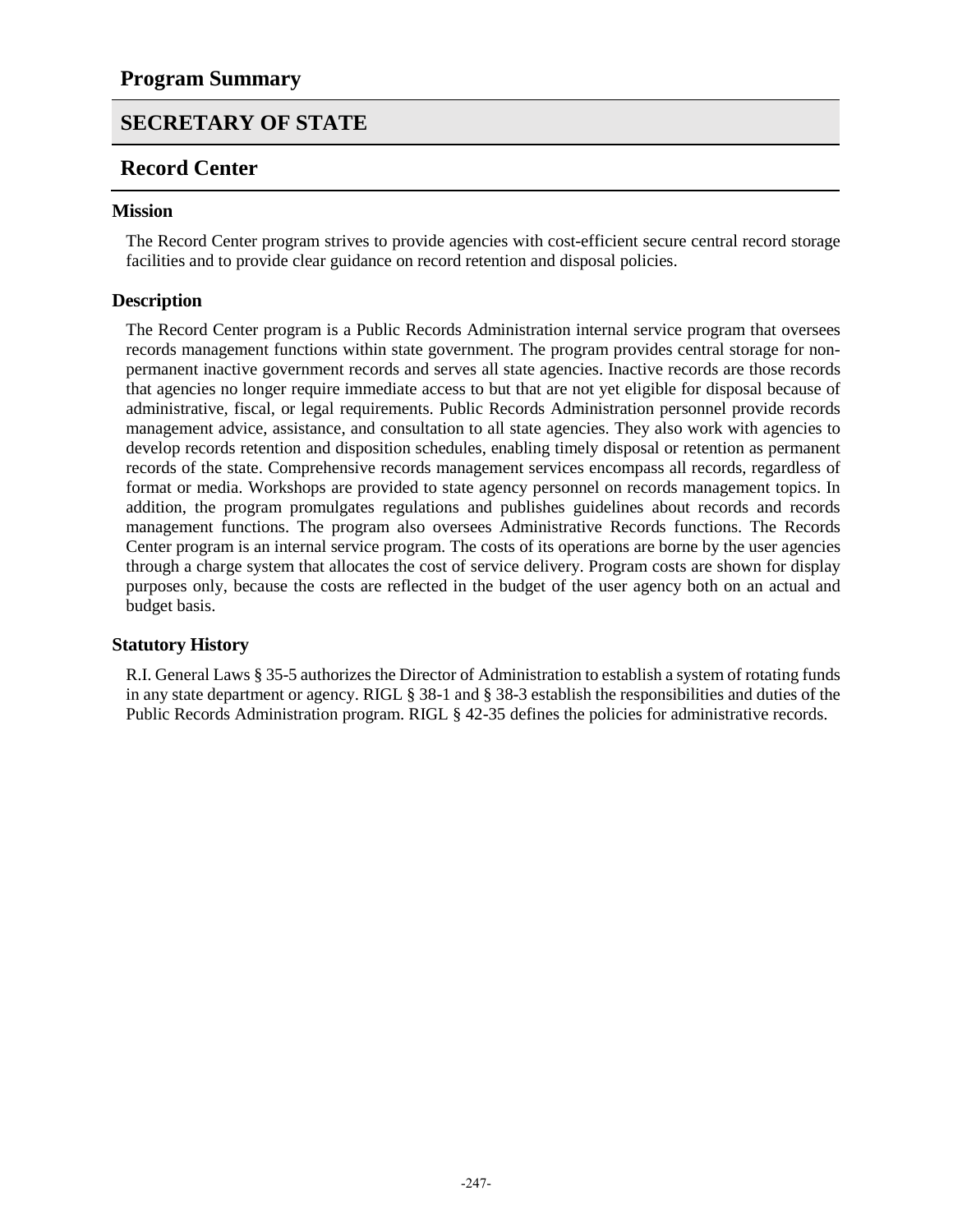# **Agency: Secretary Of State**

### **Record Center**

| <b>Expenditures by Sub Program</b>     | 2019 Actuals     | 2020 Actuals     | 2021 Enacted<br><b>Budget</b> | 2021 Revised<br><b>Budget</b> | 2022<br>Recommended |
|----------------------------------------|------------------|------------------|-------------------------------|-------------------------------|---------------------|
| Secretary of State Record Center       | 833,913          | 794,754          | 1,086,670                     | 1,088,490                     | 1,060,059           |
| <b>Total Expenditures</b>              | 833,913          | 794,754          | 1,086,670                     | 1,088,490                     | 1,060,059           |
| <b>Internal Services</b>               | [833, 913.19]    | [794,754]        | [1,086,670]                   | [1,088,490]                   | [1,060,059]         |
| <b>Expenditures by Object</b>          |                  |                  |                               |                               |                     |
| Salary and Benefits                    | 394,220          | 311,533          | 502,177                       | 503,997                       | 506,084             |
| <b>Contract Professional Services</b>  | 5,130            | (12)             | 36,667                        | 36,667                        | 17,500              |
| Operating Supplies and Expenses        | 434,563          | 483,233          | 545,826                       | 545,826                       | 536,475             |
| <b>Subtotal: Operating</b>             | 833,913          | 794,754          | 1,084,670                     | 1,086,490                     | 1,060,059           |
| Capital Purchases And Equipment        | $\boldsymbol{0}$ | $\boldsymbol{0}$ | 2,000                         | 2,000                         | $\boldsymbol{0}$    |
| <b>Subtotal: Other</b>                 | $\bf{0}$         | $\boldsymbol{0}$ | 2,000                         | 2,000                         | $\bf{0}$            |
| <b>Total Expenditures</b>              | 833,913          | 794,754          | 1,086,670                     | 1,088,490                     | 1,060,059           |
| <b>Expenditures by Source of Funds</b> |                  |                  |                               |                               |                     |
| Other Funds                            | 833,913          | 794,754          | 1,086,670                     | 1,088,490                     | 1,060,059           |
| <b>Total Expenditures</b>              | 833,913          | 794,754          | 1,086,670                     | 1,088,490                     | 1,060,059           |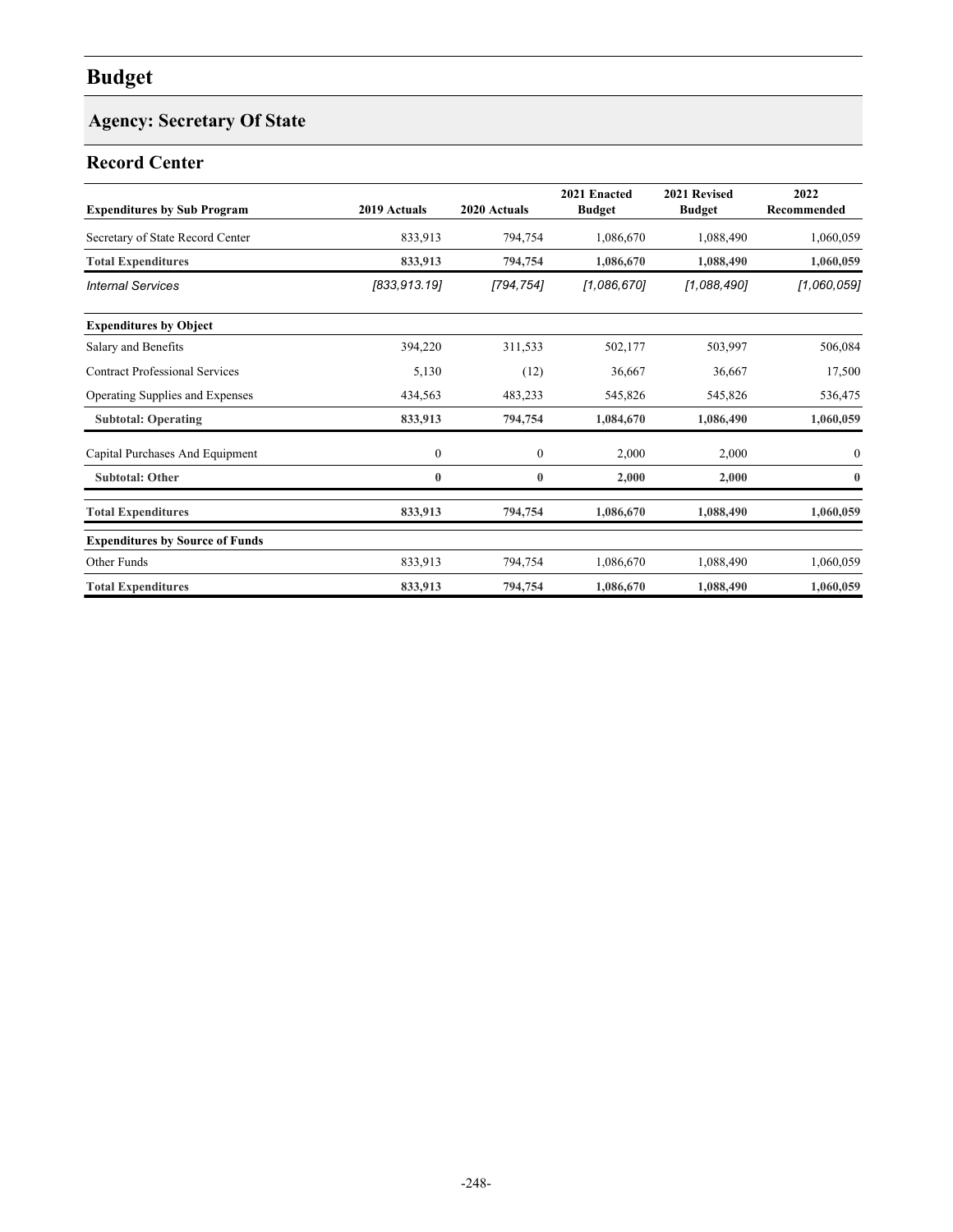# **Agency: Secretary Of State**

### **Record Center**

|                                               |        |            | FY 2022   |
|-----------------------------------------------|--------|------------|-----------|
|                                               |        | <b>FTE</b> | Cost      |
| Unclassified                                  |        |            |           |
| ADMINISTRATIVE ASSISTANT (SECRETARY OF STATE) | 05319A | 1.0        | 44,444    |
| DIGITAL ARCHIVIST                             | 05325A | 1.0        | 62,965    |
| PRINCIPAL PLANNING AND PROGRAM SPECIALIST     | 05328A | 1.0        | 74,585    |
| <b>Subtotal Unclassified</b>                  |        | 3.0        | 181,994   |
| Subtotal                                      |        | 3.0        | 181,994   |
| <b>Transfer Out</b>                           |        |            | (72, 798) |
| Transfer In                                   |        |            | 202,960   |
| <b>Total Salaries</b>                         |        |            | 312,156   |
| <b>Benefits</b>                               |        |            |           |
| <b>FICA</b>                                   |        |            | 24,372    |
| Health Benefits                               |        |            | 41,702    |
| Payroll Accrual                               |        |            | 1,850     |
| Retiree Health                                |        |            | 16,483    |
| Retirement                                    |        |            | 97,192    |
| <b>Subtotal</b>                               |        |            | 181,599   |
| <b>Total Salaries and Benefits</b>            |        | 3.0        | 493,755   |
| <b>Cost Per FTE Position</b>                  |        |            | 164,585   |
| Statewide Benefit Assessment                  |        |            | 12,329    |
| <b>Payroll Costs</b>                          |        | 3.0        | 506,084   |
| <b>Purchased Services</b>                     |        |            |           |
| Legal Services                                |        |            | 7,500     |
| Other Contracts                               |        |            | 10,000    |
| Subtotal                                      |        |            | 17,500    |
| <b>Total Personnel</b>                        |        | 3.0        | 523,584   |
| <b>Distribution by Source of Funds</b>        |        |            |           |
| Other Funds                                   |        | 3.0        | 523,584   |
| <b>Total All Funds</b>                        |        | 3.0        | 523,584   |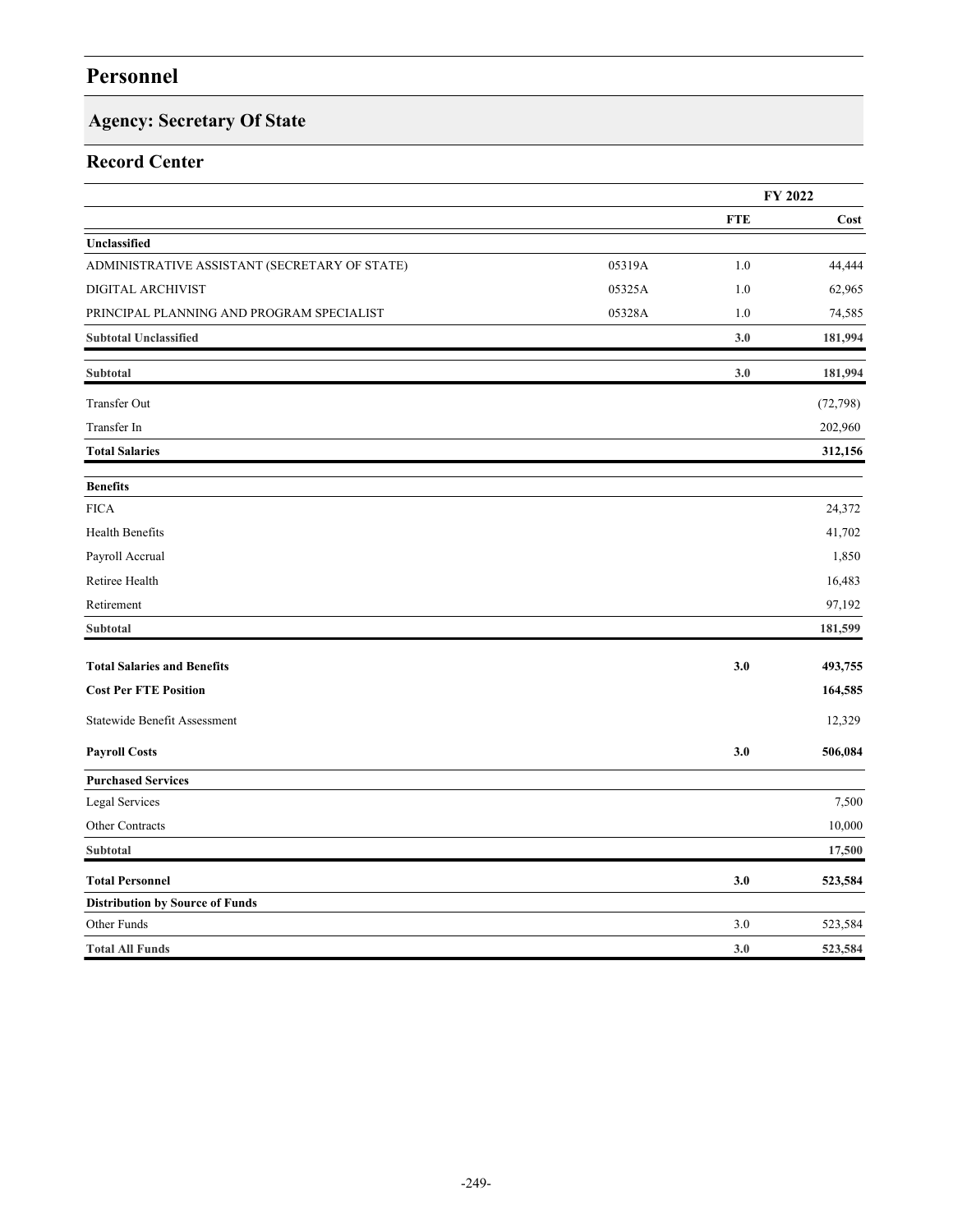### **Office of Public Information**

#### **Mission**

The Office of Public Information strives to effectively disseminate vital government information to the public and utilize expanding technologies to enhance public access and awareness of state government activities.

#### **Description**

The Office of Public Information gives members of the public the basic information they need to play a more active role in the decision-making process. This information is published in a variety of reports available to the public free of charge and accessible through the Internet. The Office frequently trains the public on the access and use of government websites. The Office maintains databases on all introduced legislation and hearings in the General Assembly and publishes daily and weekly legislative reports. It maintains a list of lobbyists and enforces of the state's lobbying law. Under the Administrative Procedures Act, the Office is responsible for compiling state agency rules and regulations. The Office operates and maintains a clearinghouse for public meeting information as required by the Open Meetings Laws. It also operates and maintains the Documents and Distribution Office to provide delivery of printed state legislation, General Assembly journals, and other state publications.

#### **Statutory History**

Article IV, Section 4 of the Constitution of Rhode Island and R.I. General Laws § 42-8 establish the Office of Secretary of State and the Secretary's role as the custodian of state records, charged with the collections, retention, and dissemination of these records for the citizens of the State of Rhode Island.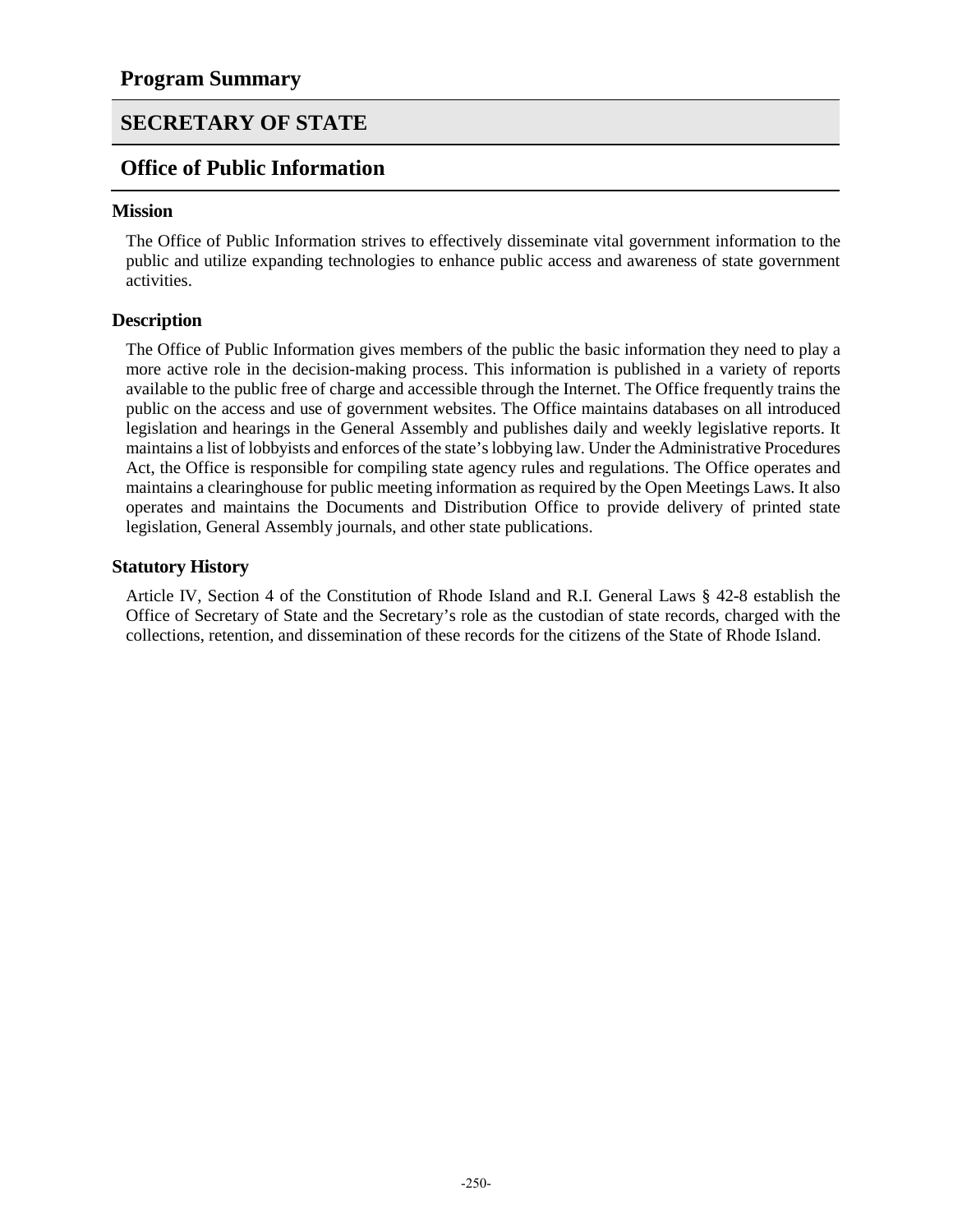# **Agency: Secretary Of State**

### **Office of Public Information**

| <b>Expenditures by Sub Program</b>     | 2019 Actuals     | 2020 Actuals | 2021 Enacted<br><b>Budget</b> | 2021 Revised<br><b>Budget</b> | 2022<br>Recommended |
|----------------------------------------|------------------|--------------|-------------------------------|-------------------------------|---------------------|
| Operations                             | 455,840          | 362,700      | 511,575                       | 512,560                       | 446,918             |
| <b>Total Expenditures</b>              | 455,840          | 362,700      | 511,575                       | 512,560                       | 446,918             |
| <b>Expenditures by Object</b>          |                  |              |                               |                               |                     |
| Salary and Benefits                    | 349,380          | 297,346      | 315,873                       | 316,858                       | 335,963             |
| <b>Contract Professional Services</b>  | 25,211           | 37,960       | 30,500                        | 30,500                        | 15,000              |
| Operating Supplies and Expenses        | 66,249           | 26,578       | 125,202                       | 125,202                       | 55,955              |
| <b>Subtotal: Operating</b>             | 440,840          | 361,884      | 471,575                       | 472,560                       | 406,918             |
| Capital Purchases And Equipment        | $\boldsymbol{0}$ | 816          | $\boldsymbol{0}$              | $\boldsymbol{0}$              | $\mathbf{0}$        |
| <b>Operating Transfers</b>             | 15,000           | $\mathbf{0}$ | 40,000                        | 40,000                        | 40,000              |
| <b>Subtotal: Other</b>                 | 15,000           | 816          | 40,000                        | 40,000                        | 40,000              |
| <b>Total Expenditures</b>              | 455,840          | 362,700      | 511,575                       | 512,560                       | 446,918             |
| <b>Expenditures by Source of Funds</b> |                  |              |                               |                               |                     |
| General Revenue                        | 435,201          | 355,221      | 486,575                       | 487,560                       | 421,918             |
| <b>Restricted Receipts</b>             | 20,639           | 7,479        | 25,000                        | 25,000                        | 25,000              |
| <b>Total Expenditures</b>              | 455,840          | 362,700      | 511,575                       | 512,560                       | 446,918             |